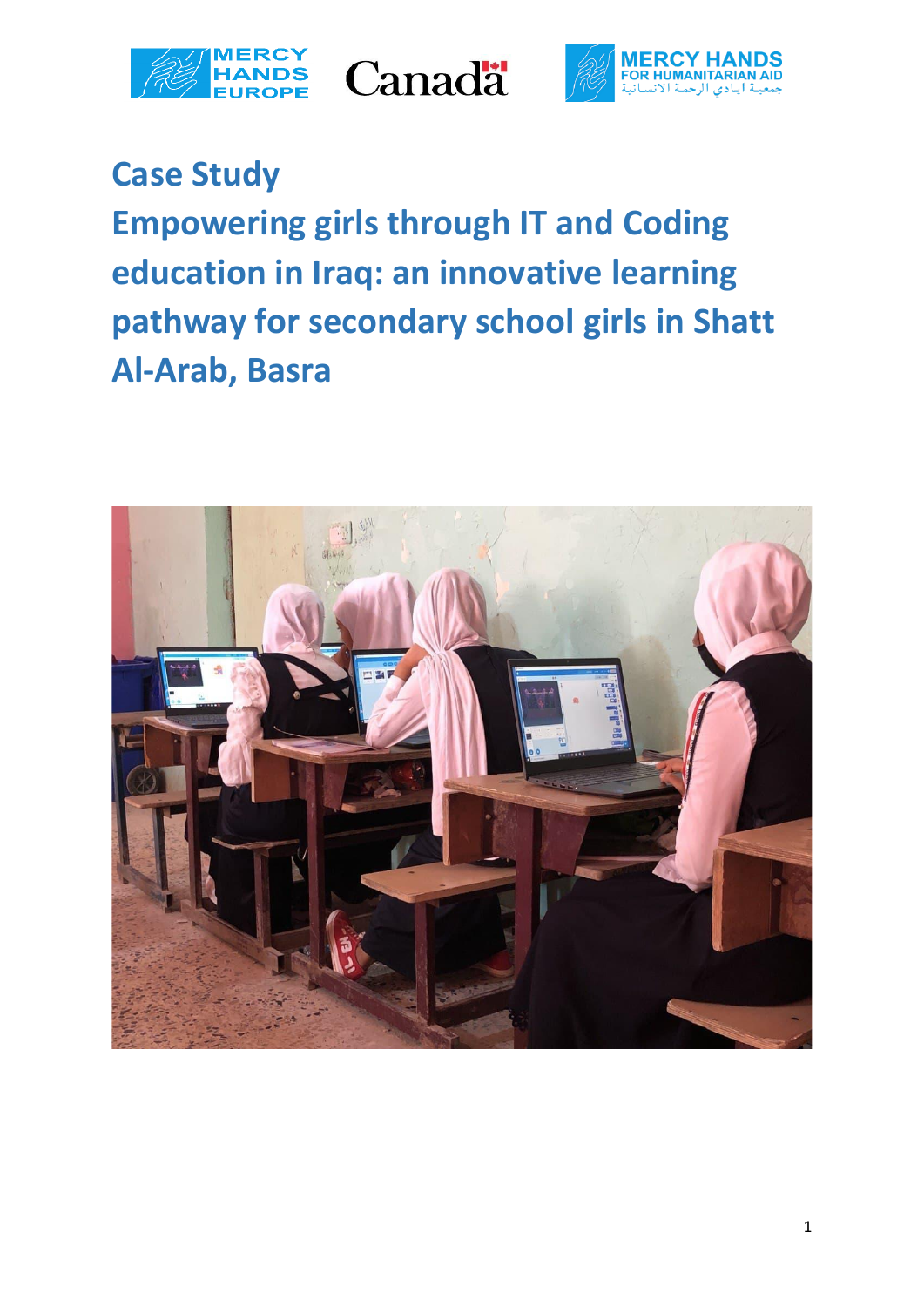





Author: David Ball Co-author: Chiara Fumagalli Data collected in the field by Jill Van Hellemond, Hiba Adel Hamza and Ali Hussein Jasim

*Disclaimer: The ideas, opinions and findings present in this paper are those of the author and co-author resulting from research findings at the time of publication of this work, and do not necessarily reflect the ones of Mercy Hands for Humanitarian Aid, Mercy Hands Europe and the Canadian Fund for Local Initiatives.*

#### **Abstract**

In the Middle East and Northern Africa (MENA) region, despite school enrolment is higher today both at primary and secondary levels than one decade ago, significant differences remain in the education opportunities for female and male students (or in the way male and female students can profit from the same educational opportunities). This is the case of Iraq, where school is mandatory up to the age of twelve and the literacy rate for female and male youth (15-24 years old) is almost the same, with a 92.10 rate for females, and 94.90 rate for males (World Bank, 2020). However, this data does not always account for stark regional differences within the country and for structural, social and cultural barriers that prevent girls from fully and equally accessing and completing their education, as well as participating in the employment sector, or also in the society as a whole.

To address this issue, Mercy Hands for Humanitarian Aid, in partnership with Mercy Hands Europe and with the support of the Canadian Fund for Local Initiatives has implemented the innovative "Boosting the technology skills of girls in Basra, Iraq, through IT/coding classes" project in Basra, Shatt Al Arab District, benefiting both schoolgirls and teachers. The project goal was to empower girls by enhancing their IT/coding skills, and train teachers on IT/coding in public schools in Shatt al-Arab. This paper provides an overview of the education challenges in the MENA region, Iraq and within the

specific context of Basra, and aims at highlighting the positive impact of IT and Coding education projects and activities for empowering girls and women, within education interventions in developing countries. The paper also highlights the main findings from the data collected in the locations of the project, sharing lessons learned, while building the evidence of the positive and multidimensional impact of IT and Coding education activities for girls and women, that could be repeated and expanded also in different contexts.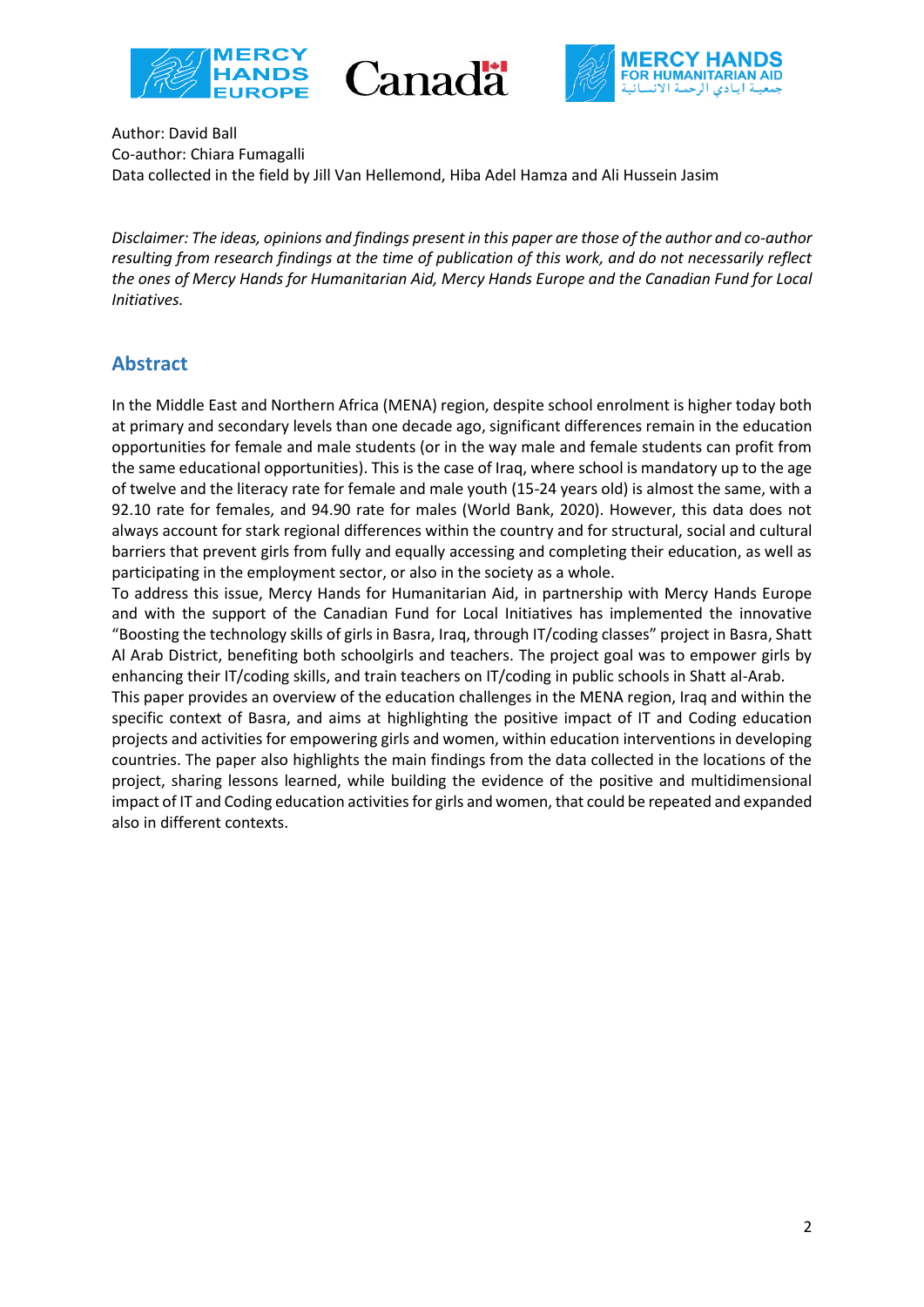





#### **Girls' education in the MENA region: recent trends**

When it comes to girls accessing education in the Middle East and Northern Africa (MENA) region recent data shows encouraging signs of progress in the region: primary and secondary school enrolment tends to be higher in MENA countries compared to the last decade, and women in MENA countries are also more likely to enrol in universities than they were in the past (Roudi-Fahimi and Moghadam, 2006). According to the World Bank's recent data, in the MENA region in 2020 the literacy rate of the youth population (people aged 15-24) was 90.33%, with the female youth rate (88.24%) almost equal to the male youth one (92.30%) (World Bank, 2021).

Moreover, a recent study by UNESCO positively indicates that education in science, technology, engineering, and mathematics (STEM) fields is higher in the Middle East in comparison to the West, as the percentage of women studying and working in STEM is higher in middle-income countries compared to that of higher income countries (for example in Iraq the percentage of female researchers in science is 39.7) (UNESCO, 2018).

However, this progress has also often been described as slow and falling short of the 2030 Agenda and Sustainable Development Goal 4, "to ensure inclusive and equitable quality education and promote lifelong learning opportunities for all". Gender gaps in the region are also likely to widen further due to unmet and unresolved concerns of women and girls, political and economic turmoil, conflict, occupations, and the Covid-19 pandemic (UNICEF, 2021).

Similarly, despite the recent documented progress in girls' access to education mentioned above, also in the field of STEM, they are still often excluded in many countries, especially when it comes to higher education. Or those who are enrolled are not receiving education that meets the quality and skill standards needed to enter the labour market, even at the secondary and tertiary levels. In MENA countries, women are also almost twice more likely to be illiterate than men. Although all MENA governments require that all children receive at least five years of schooling and all offer free education at least through high school, rapid population growth and lack of resources pose a challenge for them. In addition, gender sensitivity is an essential aspect to consider, as curricula and educational materials play a key role in shaping the knowledge and opinions of new generations, but in the MENA region they often tend to reinforce traditional roles that can deprive women of equal participation in society (Roudi-Fahimi and Moghadam, 2006).

### **The importance of education for girls in the MENA region**

Education has been described as a key pathway for girls' empowerment in the MENA region: as their education levels increase, fertility, population growth, and infant and child mortality decline, and family health also improves. In addition, as more girls complete secondary education, more women are in the labour force and are able to earn a living, which improves child nutrition when women also have children. Education for girls has also a generational impact: children, especially daughters, of educated mothers are more likely to have higher levels of educational attainment and educated women will more likely be aware of their rights and politically active (Roudi-Fahimi and Moghadam, 2006).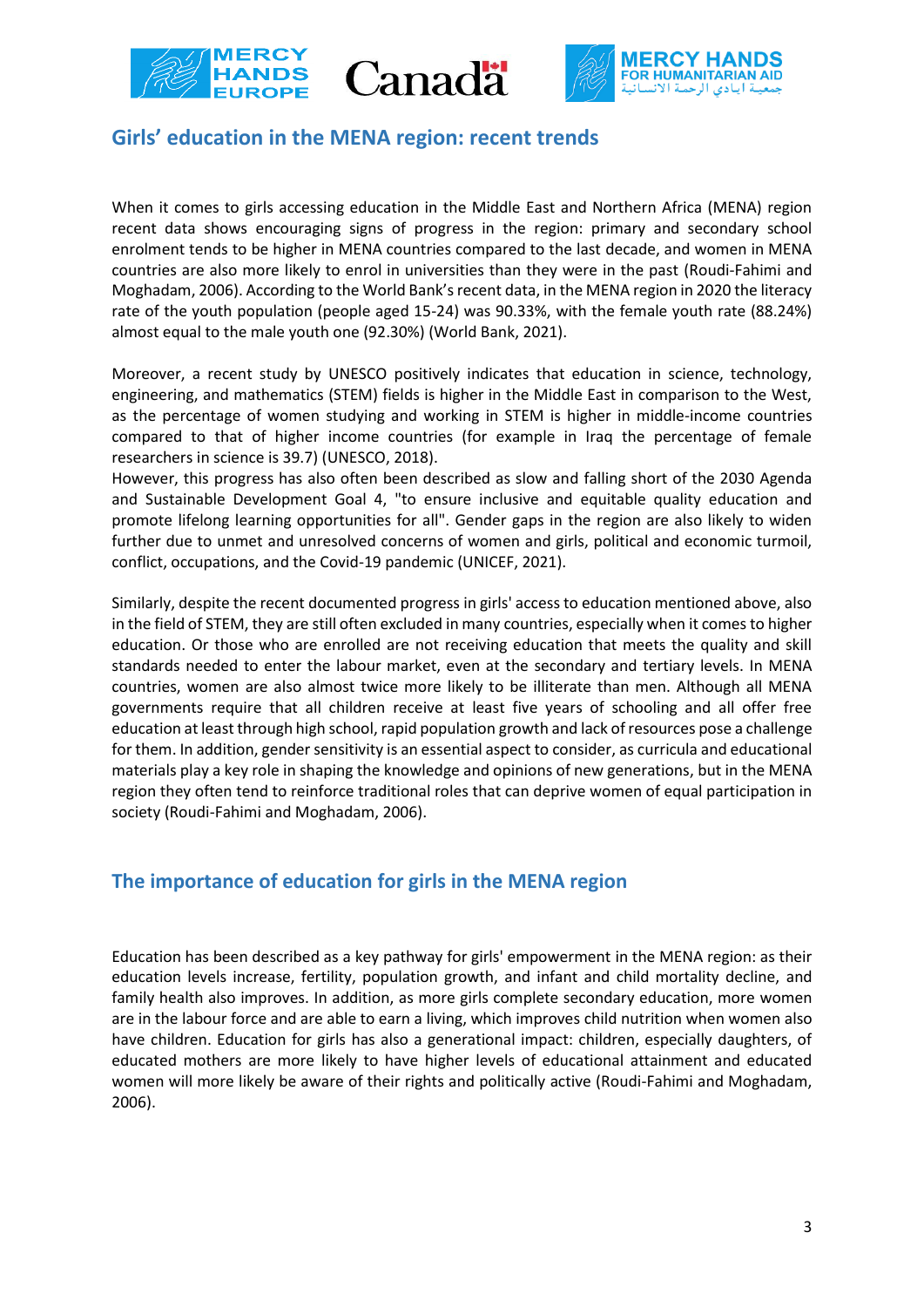





#### **Education system in Iraq: the structure and recent challenges**

In Iraq, public education is provided for free, from primary school to higher education. The years of schooling comprise six years of mandatory primary education, which starts from the age of six years, (while in Kurdistan Region mandatory education last until 15 years old), followed by three years of intermediate school, then three years of secondary education, which can be general secondary of scientific and literary, secondary vocational industrial, agricultural, or commercial or teacher institutes. Students who finish high school and get the minimum qualifications for post-graduation study can enter universities or technical institutes, extending their studies for at least four more years. The students at teachers' institutes or secondary vocational institutes who manage to obtain high grades are also allowed to enter colleges and universities (IRFAD, 2021).

However, the country has allocated less than 6% of its national budget to the education sector, (placing Iraq at the bottom rank of Middle East countries) and years of prolonged conflict, services disruption, displacement, and under-investment in Iraq have destroyed what used to be the best education system in the region (UNICEF, 2021). Today, there are one millions internally displaced people in Iraq, and 3.2 million school-aged children are out of school and therefore more vulnerable to exploitation, abuse, child labour, recruitment by armed actors and early marriage. The conflict has destroyed educational infrastructure and has produced trauma for both children and teachers, with long-lasting psychological effects that negatively impact their learning processes and abilities of students, as well as the overall quality of education (UNICEF, 2021).

Moreover, the new crises that started in 2019 which included waves of public protests due to the deterioration of the economic situation and disrupting classes, the economic repercussions of Covid-19 lockdowns, and the severe drop in oil prices put even more pressure on governmental resources and further affected access to education. In the academic year 2019/2020 many teachers were no longer paid and children in areas affected by protests and COVID-19 measures are likely to have lost at least five months of in-school education (ACAPS, 2020).

Education is now being offered through a decentralisation of service delivery, however the education departments at governorate level are not always fully capable and experience challenges in implementing education policies, plans, managing human resources, supervising schools, and managing the infrastructure. In particular, one out of every two schools is damaged and needs rehabilitation. Those still functional are often overcrowded and use shifts to include as many children as possible, inevitably affecting the quality of teaching and the students' learning. (UNICEF, 2021)

In terms of literacy rates, 2020 data from the World Bank indicates that the literacy rate among youth was quite high and almost equal between sexes: female youth literacy rate was 92.10%, while the one of male youths 94.90%. However, according to UNICEF, 2020 data show discrepanciesin youth literacy rates between urban areas (83%), and rural (68%), as well as between wealth quintiles (strata of society). In the poorest quintile, the rate is 53%, in the second quintile 73%, in the middle quintile 79%, in the fourth quintile 90%, while in the richest quintile 94%. Moreover, when it comes to IT education, only 9% of people that completed secondary education have basic ICT skills, while people that didn't complete this level of education have no ICT skills at all, and the gap between the poorest (1%) and richest (20%) is even wider (UNICEF, 2020).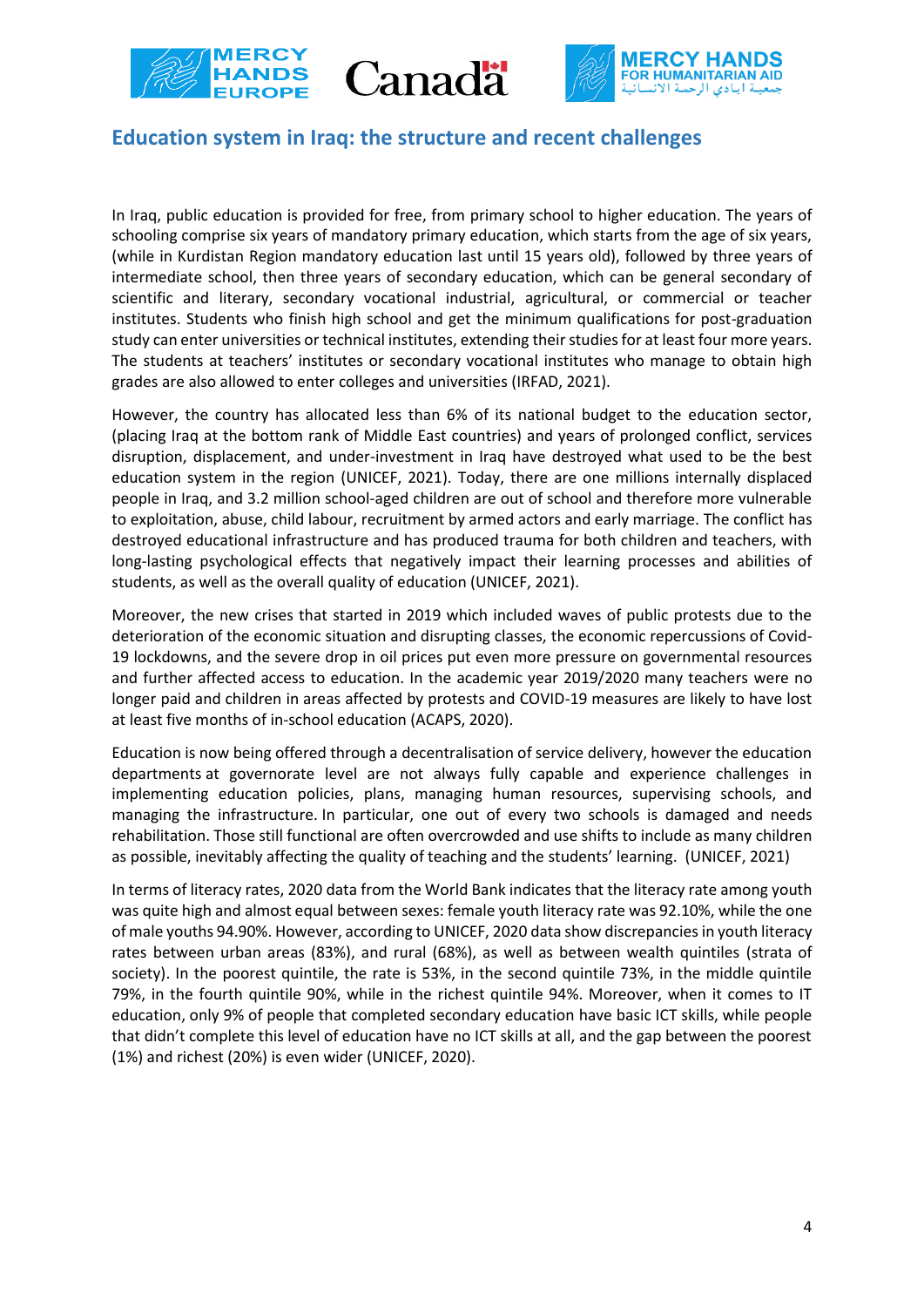





### **Barriers to education in Iraq**

Iraq is one of the youngest countries in the world with almost 60% percent of the population under 24 years old (11,736, 897 males and 11,217, 392 females) and the population is composed of several ethnic and religious minorities, including Christians, Kurds, Turkmens, Assyrians, and Yazidis. According to Minority Rights Group International, approximately 96 percent of the country is Muslim.

According to UNAMI and OHCHR there are several barriers that limit access to education in postconflict Iraq. First of all, the children and young adults who lived in areas controlled or influenced by so-called Islamic State of Iraq and the Levant (ISIL) have an education gap due to years of missed education and often have challenges in obtaining the civil documentation for enrolling into formal education (at least one missing document per family). Moreover, children from these communities (or now young adults) are also disadvantaged by insufficient numbers of schools (which end up being overcrowded), or lack of school equipment and/or destroyed infrastructure, lack of resources and poverty, in both urban, rural, and camp environments (UNAMI and OHCHR, 2020).

Moreover, poverty continues to negatively affect equal access to education in the country: while only private schools impose fees, the families of children attending public schools still need to pay for some education and writing materials, along with transport if the school is far away and if this includes children with disabilities (Save the Children, 2016). Also, poor families might not have the money to pay for laptops, SIM cards, internet connection, or tablet/mobile devices to ensure their children continue following the curriculum from home during Covid-19 lockdowns. In 2018, less than a fourth of children in Iraq had a computer at home, half had access to the internet, and less than 10% of them had radios in their houses. Moreover, even when such technology is present men tend to have more access to it compared to women (ACAPS, 2020).

The conflict has also increased the vulnerability of families perceived affiliated to ISIL due to the wider restrictions that are currently imposed upon them. The situation is also particularly complex for all those young adults residing in camps that were previously living under ISIL controlled areas since they are now too old to attend mainstream schools and are left with no alternative options and will enter adulthood without any post-primary schooling (UNAMI and OHCHR, 2020).

In terms of impact, recent data shows that there are almost 3.2 million school-aged children out of school in the country. The situation is worse for girls, who are under-represented in both primary and secondary schools. These numbers are higher especially in Salah al-Din and Diyala, where more than 90% of school-age children are not in the education system. Also, almost half of all school-age displaced children (more than 350,000 children) are not in school (UNICEF, 2021).

## **Gender and education in Iraq**

In Iraq women and girls today still continue to suffer from insufficient educational opportunities and healthcare, as well as limited access to the labour market, compounded by high levels of violence and inequality. Their condition in recent years has been particularly affected by prolonged armed conflict, persistent strong conservative culture (often misconceptions of traditions, as well as cultural and social norms) and economic sanctions that negatively affected women's role in the country, constraining women, and girls to traditional reproductive roles, limiting their access to employment and education (Vilardo and Bittar, 2018).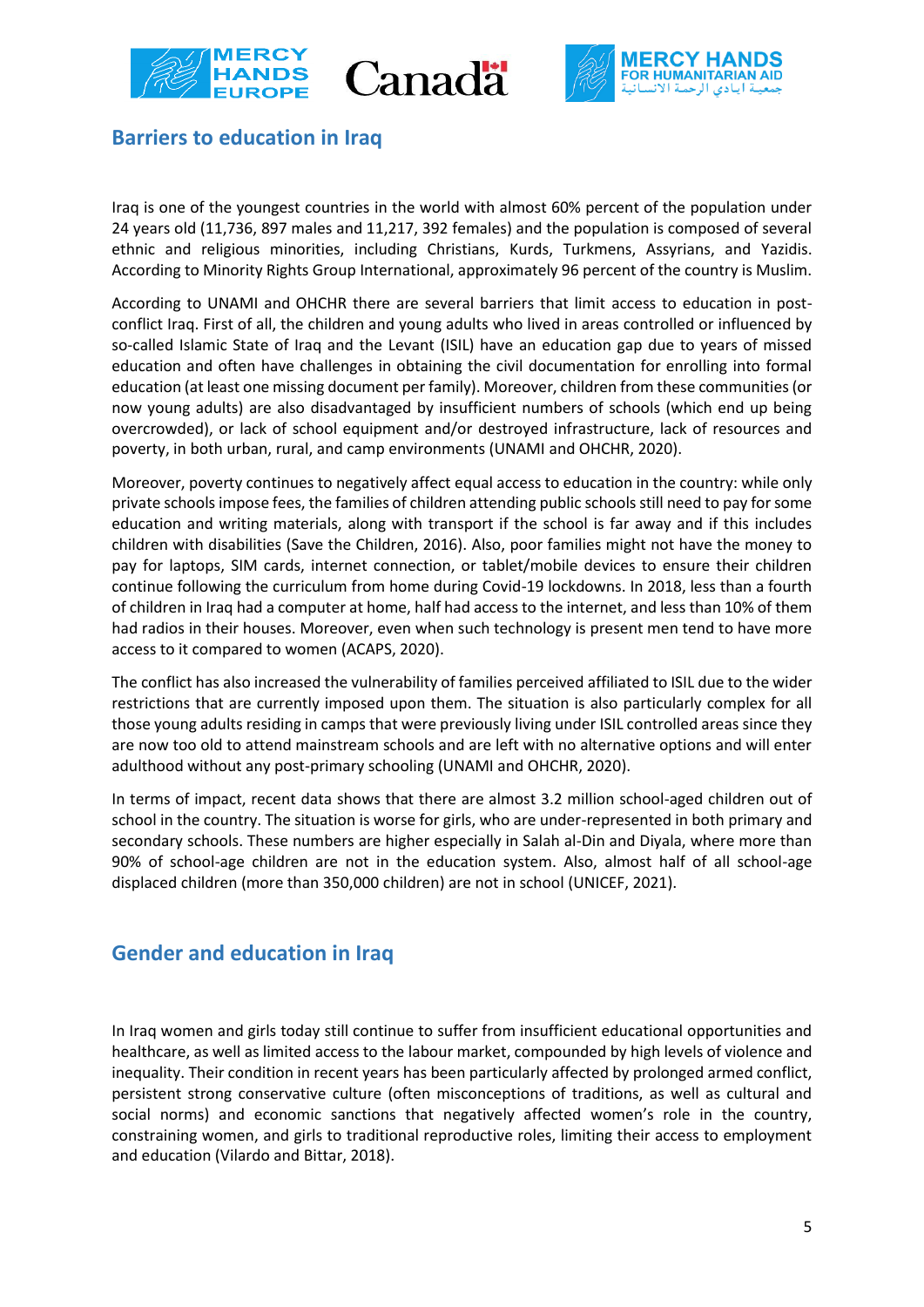





When it comes to girls' education in Iraq, according to recent data the country's female literacy rate in 2020 was 44.4%, the lowest in the MENA region (STATISTA, 2020). The country also was ranked in Group 5 of the "Gender Development Index" in 2019 (the lowest category of countries in terms of gender equality). Iraq also ranked 146 out of 162 countries for the Gender Inequality Index, while in terms of Human Development Index the country was in the medium human development category, ranking 123 out of 189 countries and territories (UNDP, 2020).

When it comes to accessing education for girls in Iraq the challenges are even greater: traditional gender roles and norms, low levels of family education, poverty, perceived protection concerns and trauma continue to affect girl's inclusive and equitable access to education in Iraq, particularly in areas formerly controlled by ISIL. In the country many women and girls' education is affected by traditional stereotypes and gender divisions which promote gender inequality. Girls are often denied access to education or removed early from school. In addition, perceptions of girls' safety further exacerbate the situation, often leading to additional discriminatory practices and harmful coping mechanisms. Lack of education for girls in Iraq results in low female literacy rates, lack of female participation in the formal employment sector, and increased instances of child, early and forced marriages, with those living in rural areas, affected by displacement or severe poverty are particularly vulnerable (UNAMI and OHCHR, 2021).

With respect to girls' access to education in Iraq, their enrolment has increased at all levels over the past 20 years and at a faster rate than boys' one, although they still outnumber boys and tend to drop out of school at a higher rate. Furthermore, more than 28 percent of women aged 12 or older are illiterate, more than double the rate for men. At the same time, more than 80% of women aged 15 or older do not participate in the formal labour force and are particularly vulnerable to poverty, as the unemployment rate for young women is also much higher than for young men. There are currently no specifics regarding sexual harassment in the country, but a recent survey by the Iraqi Women Journalists' Forum found that eight out of ten women surveyed in Iraq report having suffered some form of sexual harassment, and one in five women and teenage girls aged 15–49 has experienced physical domestic violence (Vilardo and Bittar, 2018).

### **Education in Shatt Al-Arab, Basra**

Basra is a city located in the southeast of the country and is a socioeconomic hub as it holds a significant proportion of Iraq's oil reserves. The port of Umm Qasr is the only Iraqi shipping hub, and the economic development priorities of the governorate tend to focus mainly on oil and transportation (IAU, 2010). According to recent data, unemployment in Basra affects 20 to 25 percent of the people and almost 30 percent of youth, higher than the national rate (Faleh, 2021). Women are particularly affected by unemployment because of lack of education in general, and IT skills, and nationwide (in Basra the percentage is likely to be higher) only 12% of women participate in the labour market (IOM, 2019).

When it comes to education in Basra, several issues internal to the education system, but also external problems, continue to affect access to education as well as quality of the education system. Recent data indicates that there are more than 800 schools in Basra with deteriorating infrastructure, including water and sanitation facilities. Moreover, in recent years households' members tend to increasingly rely also on children for generating income due to increasing prices of essential goods and lack of jobs (Sletten and Campbell, 2018).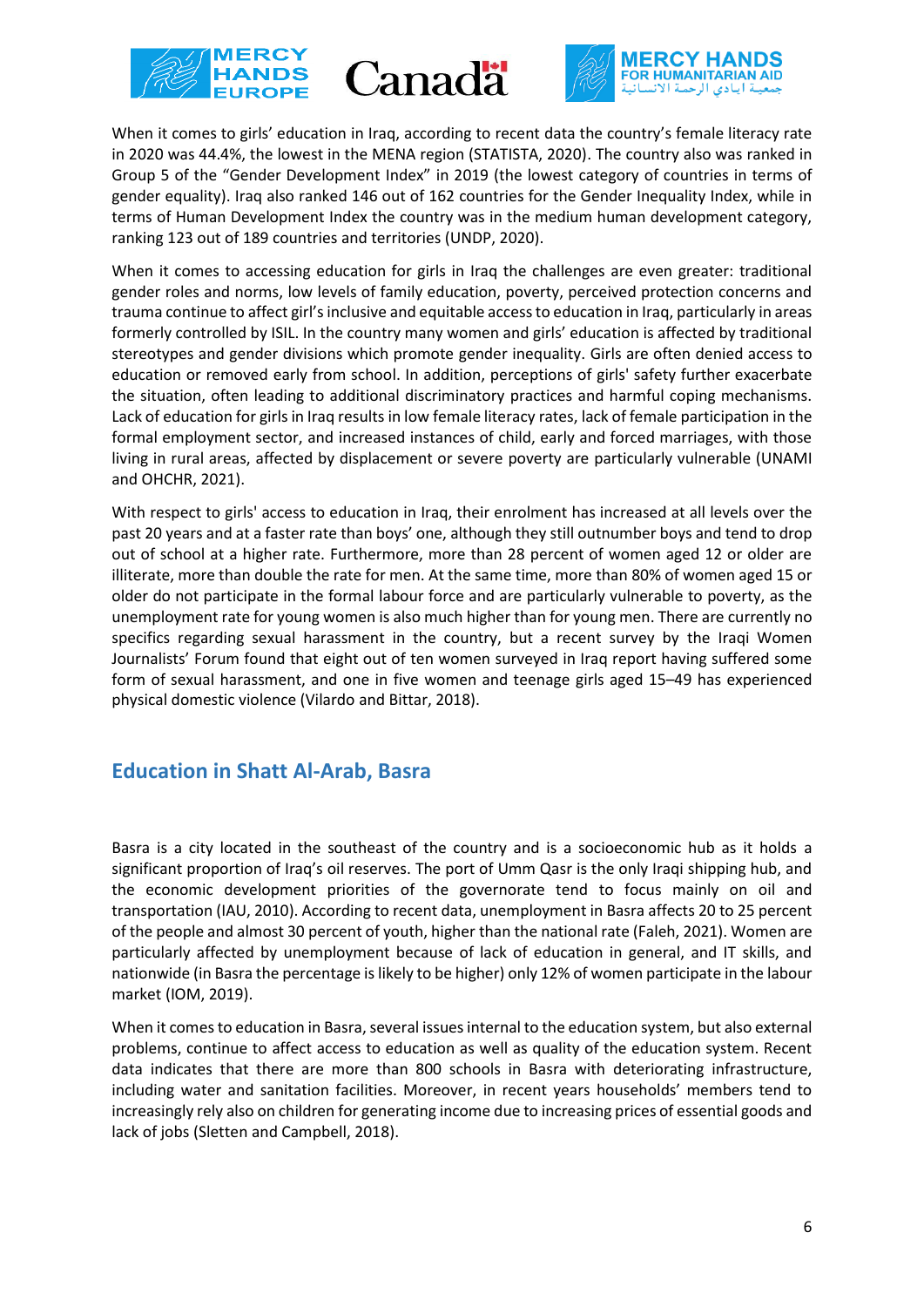





Access to education in the city is also more challenging for children with disabilities (CwD), as educational institutions, where they exist, are often inadequate for special needs (in terms of infrastructure and teacher training on the needs of CwD) or far-away. In addition, social norms and beliefs imply that education of CwD, especially girls, is not a priority due to the lack of jobs (ACAPS, 2020).

Moreover, similar to the national context, girls are generally more likely to drop out from school than boys, also in Basra, and especially to complete secondary or higher education. This is particularly the case in Shatt Al-Arab district, where conservative social norms, coupled with poverty and lack of jobs, often lead communities and families to keep girls out of education.

Shatt Al-Arab District in Basra is on the East bank of the Shatt Al-Arab waterway and has a population of around 80,000 people. Due to landmines in the area an estimated 350 square kilometres in Shatt Al-Arab are contaminated and most of the district is rural or deserted. This District struggles to maintain a basic level of development: infrastructure including schools, medical facilities, and sewage systems are in disrepair, unemployment is high, and illegal drug use is common (IOM, 2019). Like many other areas of Iraq, females in Shatt al-Arab have fewer social, economic, and educational opportunities than males. Early marriage, household responsibilities, a perceived lack of job opportunities and conservative gender norms limit girls' access to secondary school and eventual employment.

## **The importance of IT education for girls**

Several authors have underlined that the importance of STEM education in the MENA region is still clearly under-studied (Kayan-Fadlelmula, Sellami, Abdelkader, & Umer, 2022). Additionally, a scarcity of research on the importance of STEM education for women in the Middle East and the factors that push them to enrol in such kind of education, leads to a gap in the literature not only regarding the importance of female role models in STEM, but also in their ethnic and cultural diversity (Dajani, Dhawan, & Awad, 2020).

However, even though contemporary literature tends to focus on the benefits of Information Technologies (IT) and computer sciences education particularly for women and girls in the Global North and specific studies on the subject have not yet been fully conducted for Arab countries, the common findings and conclusions may be universally applicable to Arab countries, considering the common gender gaps that distinguish all societies in the world. In particular, research conducted in many countries has underlined the critical role of STEM-related education for new generations as a pathway for increasing a country's global competitiveness and prosperity, as well as a driver of human capacity building (Kayan-Fadlelmula et al. 2022).

Nowadays, IT education has the power to potentially shape the future of countries, as countries lacking professionals with adequate IT knowledge are less likely to develop, and increasingly IT skills are fundamental for the youth to successfully enter the labour market. In developing countries, women are particularly affected by this "digital divide", as they generally tend to access less IT education opportunities than men. They also face discriminatory social and gender norms regarding ICT careers that are perceived as inappropriate for women. Women and girls also often lack access to IT devices, and when they do have access, they also lack the time to use them (Nor, Khalad, Alrafadi and Hussein, 2015).

In Arab countries, women and girls are the minority of web users. They are often not aware of the transformative power of IT education, they face gendered social and cultural norms preventing them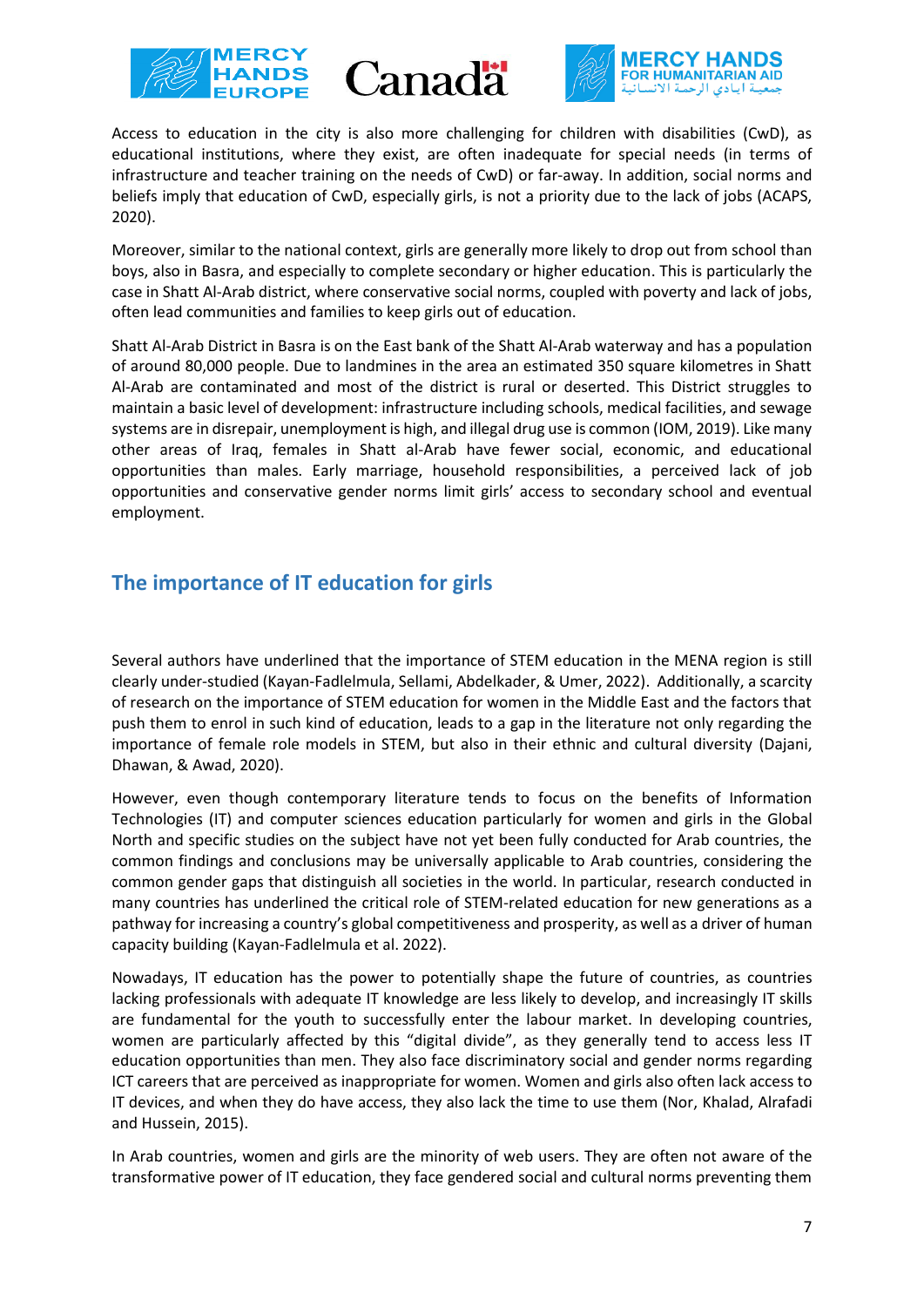





from pursuing IT education and careers, and the geographic location of ICT facilities often results in a gender gap in access (Nor et al., 2015).

Therefore, globally, the number of young women completing graduate studies in computer science remains lower than that of men, and women and girls are underrepresented in science and technology. Thus, IT is likely to exacerbate the gender gap, especially in the global South, including in the MENA region, if IT education is not fully inclusive, including for girls.

However, IT education could potentially represent a foundation for IT innovation in developing countries and a better quality of life potentially for billions of people (Nor et al. 2015). IT education is also considered as a key skill for student's general education, access to higher education and transition to the workforce (Randall and Zirkle, 2005). It is therefore critically important, especially for women, who in countries such as Iraq are less likely to enter the labour market and close the gender gap.

Equal access to IT education for women and girls also means addressing existing gender gaps present in the social fabric by all relevant stakeholders in a country, such as national governments, the private sector, donors, civil society, and educational actors (Nor at el., 2015).

## **The benefits of coding education**

Similarly to the case of studies on the benefits of IT education for girls, the contemporary literature tends to lack specific studies on the effects of coding education for girls in the South, in particular Arab countries, since the field of study has emerged relatively recently. However, as in the case of IT education, several authors have pointed to the theoretical benefits of coding education for women and girls, which, although originally intended for Northern countries, could also be applied to Southern countries, including Iraq.

Recently, authors have underlined that if the benefit of STEM-related education would be equally shared between sexes, this could lead to a world in which women are active and valued members of society. Moreover, female role models and other successful women in the field of STEM (such as female science, maths, IT, Coding teachers) can become a great source of inspiration for girls and demonstrate clearly that also in those fields women can provide a great contribution, both in the Arab world as well as in any country, since most STEM role models continue to be pictured as male and Western (Dajani et al., 2020).

When it comes to the benefits of IT and Coding education for girls there are several benefits: a coding class allows students to enhance their creativity, critical thinking, problem solving, creative and algorithmic thinking while teaching concepts related to mathematics and informatics (Okal, Yildirim & Timur, 2020).

Moreover, recent studies show that coding education, particularly for children, contributes to improve problem-solving, logic, imagination, empathy (putting themselves in the user's shoes), excellent communication skills, multitasking abilities, aesthetic judgement, and design skills. Teaching coding also allows students to develop solid teamwork skills, as they are regularly requested to work with others, contrary to the stereotype of a "solitary" type of education. In the long run, coding also allows girls and women to bridge the IT and, more broadly, the gender gap in the society to which they belong, allowing them to develop unique skills to enter the workforce and access jobs seen as designed for men (Ambrozowicz, 2018).

Therefore, IT and Coding education represents an innovative and gender transformative learning pathway, particularly for Arab countries and a country such as Iraq, in light of the many gender-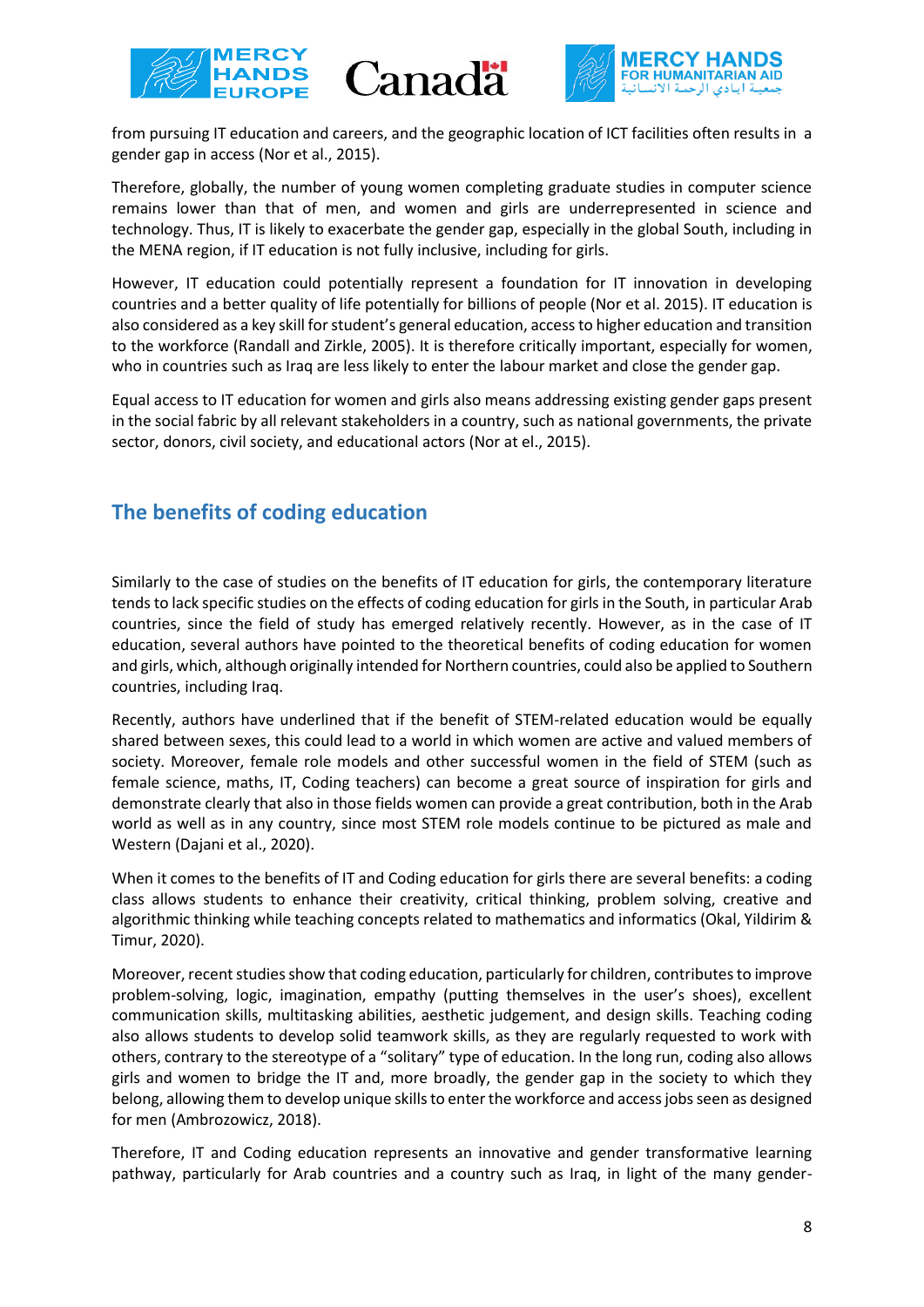





related challenges that hinder the active participation of women and girls in society. Through IT and Coding education, girls experience innovative educational pedagogy that will allow them to acquire advanced, up to date and unique IT skills (understating the use, functions and benefits of IT and Coding instruments and devices) while developing interpersonal skills, critical thinking and problem solving abilities, increasing their employability in the labour market, and helping to reshape social constructs that view computer science and coding as predominantly male domains.



**Mercy Hands implementing the "Boosting the technology skills of girls in Basra, Iraq, through IT/coding classes" project in Basra, in partnership with Mercy Hands Europe and with the support of the Canadian Fund for Local Initiatives**

Mercy Hands for Humanitarian Aid (MH) has been registered in Iraq as a Non-Governmental Organization (NGO) since 2004 and has become one the biggest national NGOs, working in conflict torn and disaster affected areas to save lives, sustain human rights and restore a healthy community. MH serves people in need, regardless of their religion, gender, ethnicity, or political affiliation. In Iraq post-ISIS, MH has been moving away from emergency response and more towards recovery and development, including education, with a priority focus on the needs of women and girls.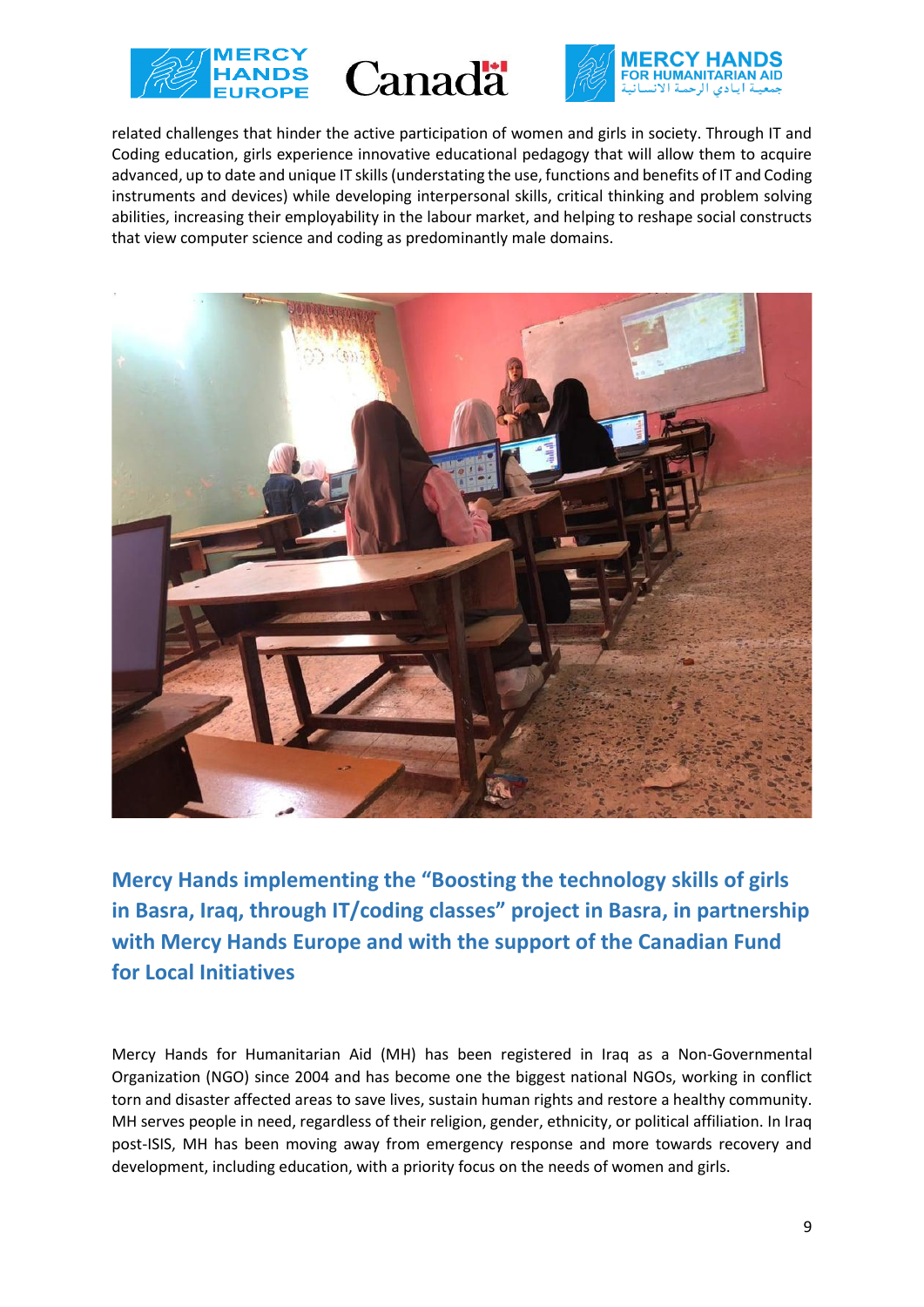





In February 2021 MH launched the pilot project "After-School Coding Club for Girls" in Shatt Al Arab District, Basra, the first ever of its kind in Iraq. The club opened in April 2021, the project is ongoing, and it is self-funded by MH. The club is located inside the Headquarters of the Directorate of Education (DoE) in Shatt Al-Arab, as the Head of the Directorate allocated one of the vacant rooms for the project. As part of its exit strategy, the coding club will be handed over to the DoE in Shatt Al-Arab. The club is open to all girls of Shatt Al-Arab, the membership is free, and each student can attend a free one-month coding course. The number of students is limited to ten for each course, as the club has currently ten laptops available. MH has recruited two volunteer IT Instructors, and each one of them gives one session per week (four sessions per month) for a total of ten students. Every month a new group of ten girls students enrolls in the club and receives the same coding course. The course is based on a version of the Scratch Programme (purchased by Mercy Hands), a basic coding course in Arabic developed by Fahd Albinali, an engineer, and former researcher at MIT, and consists of 31 video lectures and three downloadable resources. Students are involved in a total of eight one-hour sessions (two sessions per week). During the sessions, the IT Instructor first reviews with the students their homework, gives them a new coding lecture, an in-class assignment, and works with them to complete their assignments. Finally the teacher gives the students a new homework. MH is also applying different teaching methodologies to ensure the effectiveness of the learning activities. MH provides the club with visualization and technology such as internet and a digital network system. The IT Instructors have all IT lessons stored in their laptops, every lesson is projected from their laptops to a large LCD monitor hung on the wall facing the students, and every student is provided with a laptop. The teachers also apply cooperative learning (students are given in-class assignments and are asked to work on them in groups), and differentiation (the IT Instructor assesses the students' IT knowledge and skills in the beginning of the course and accordingly designs individualized learning plans for them). Moreover, students with relatively high levels of IT knowledge and skills are assigned as "Teaching Assistants," teaching the other students while learning more complex skills from the IT Instructor. As of February 2022, the total number of beneficiaries was 100 girls (ten girls per month), while indirect beneficiaries included all secondary school level girls in Shatt Al-Arab District, as well as the IT teachers of these schools, who have been offered "IT Capacity Building" Sessions. The teachers were trained on new IT and Coding teaching techniques and methodologies, as well as coached on how to tackle different challenges related to the educational process, such as limited resources.

Building on the experience and success of the "After-School Coding Club for Girls" pilot project, MH has then implemented the "Boosting the technology skills of girls in Basra, Iraq, through IT/coding classes" project in partnership with Mercy Hands Europe, and the Canadian Fund for Local Initiatives, from 10 October 2021 to 28 February 2022. This unique project, never implemented before in Iraq, has addressed the lack of IT skills among girls and teachers in Shatt al-Arab, Basra. Schools in the area often have IT classes as part of the curriculum, however the courses are rarely implemented since schools lack computers and trained teachers.

The project's goal was to empower girls by enhancing their IT/coding skills, and train teachers on IT/coding. MH has provided IT/coding classes for a total of 173 girls (ages 12 - 13) in public schools in Shatt al-Arab and trained 20 local female teachers on IT/coding. The classes for students have been held four days per week, for five months (after the one month of start-up and launch of the project). A total of five cycles of classes (1.5 hours per class) have been held (one month each), and within each cycle two groups of students (each group included 15 students) attended two days per week. The classes have been taught in Arabic by trainers. The classes targeted students in 7th grade in ten schools, since girls of this age are at high risk of dropping out before upper secondary school. The classes used the Scratch coding program, which is specifically designed for young learners, as well as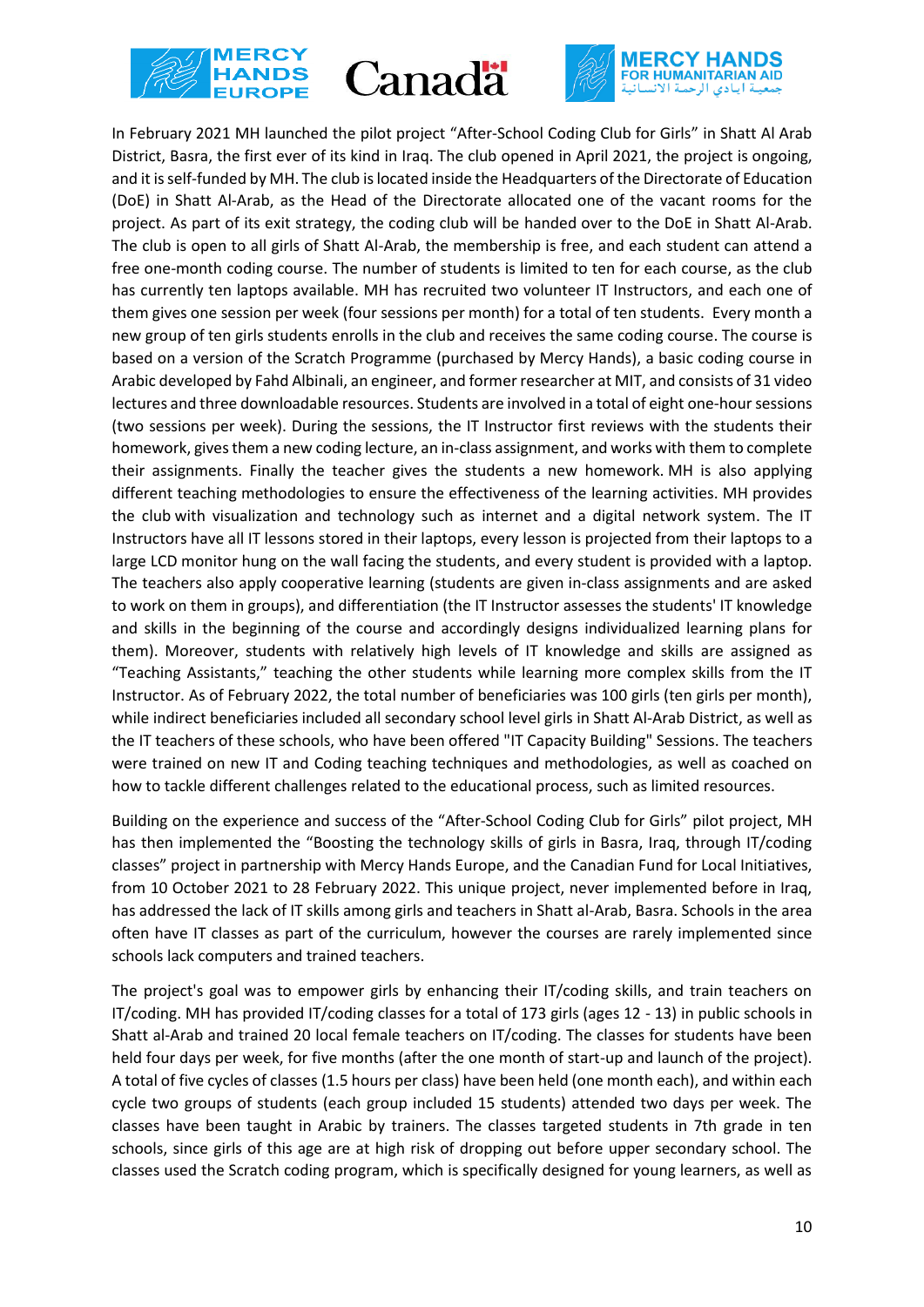





a more advanced second level program, while the curricula have been developed by an expert. The modules covered basic computer skills, concepts of programming, creation of simple games, but also teamwork, creative thinking, and analytical thinking. Twenty local female teachers, two from each school, have also been trained on IT/coding, and how to implement this class in their schools. The training took place two days each month, for five months, and each session was 2 hours long.

The long-term results achieved through the project included that 173 girls in Shatt al-Arab developed IT/coding skills (the initial target was to target 150 girls, however MH managed to reach more girls), which will improve their capacity to succeed in education and future employment. The classes also allowed girls to understand and develop their own potential, as well as showed to the local community that girls can develop practical skills, also linked to the IT field, that can contribute to income. Moreover, all the twenty teachers targeted by the project have successfully been able to deliver the IT/coding classes in their schools. It is also hoped that the students will continue to pursue other opportunities to further develop and apply their IT/coding skills, including for future employment. In addition, teachers trained through the project have been encouraged to apply their new skills by teaching IT/coding courses in their own schools. Moreover, the laptops purchased for students and teachers during the project will also be handed over to the schools at the end of the project.

# **IT and Coding classes for girls in Basra: the impact of MH and MHEurope project and our findings (survey)**

#### Methodology

Between February and March 2022 Mercy Hands team in Basra has conducted a field research, through a Kobo questionnaire administered to the girls, teachers and schools' headmasters of the schools "Fatima Al Kubra School", "Al Kibasi School", "Zam Lam School", "Um al Qura School", "Shatt al Arab School", "Al Shaheed Hassan Jasim School", "Al Baleqa School", "Al Karaem school", "Al Fayhna School", "Al Quranful School" of Basra, Shatt Al-Arab District, targeted during the "Boosting the technology skills of girls in Basra, Iraq, through IT/coding classes" project, in order to assess the impact of IT/Coding education on four main dimensions: the use of computer/IT by girls, girls' future higher education plans, girls' household decisions and daily life choices, girls' future employability and careers in ICT, and the related gender biases in each of them. Therefore, we also focused on assessing whether changes in knowledge, thoughts and attitudes, described in the literature as positive outcomes of IT and Coding education for girls had occurred, and to which extent.

The survey for girls consisted of 38 questions, including two open-ended questions and 36 closedended questions (13 yes/no questions and 23 multiple choice questions). The survey for teachers consisted of 32 questions, including 31 closed-ended questions (13 yes/no and 18 multiple choice questions) and one open-ended question. The survey for the schools' headmasters consisted of 28 questions, including 27 closed-ended questions (12 yes/no and 15 multiple choice questions) and one open-ended question.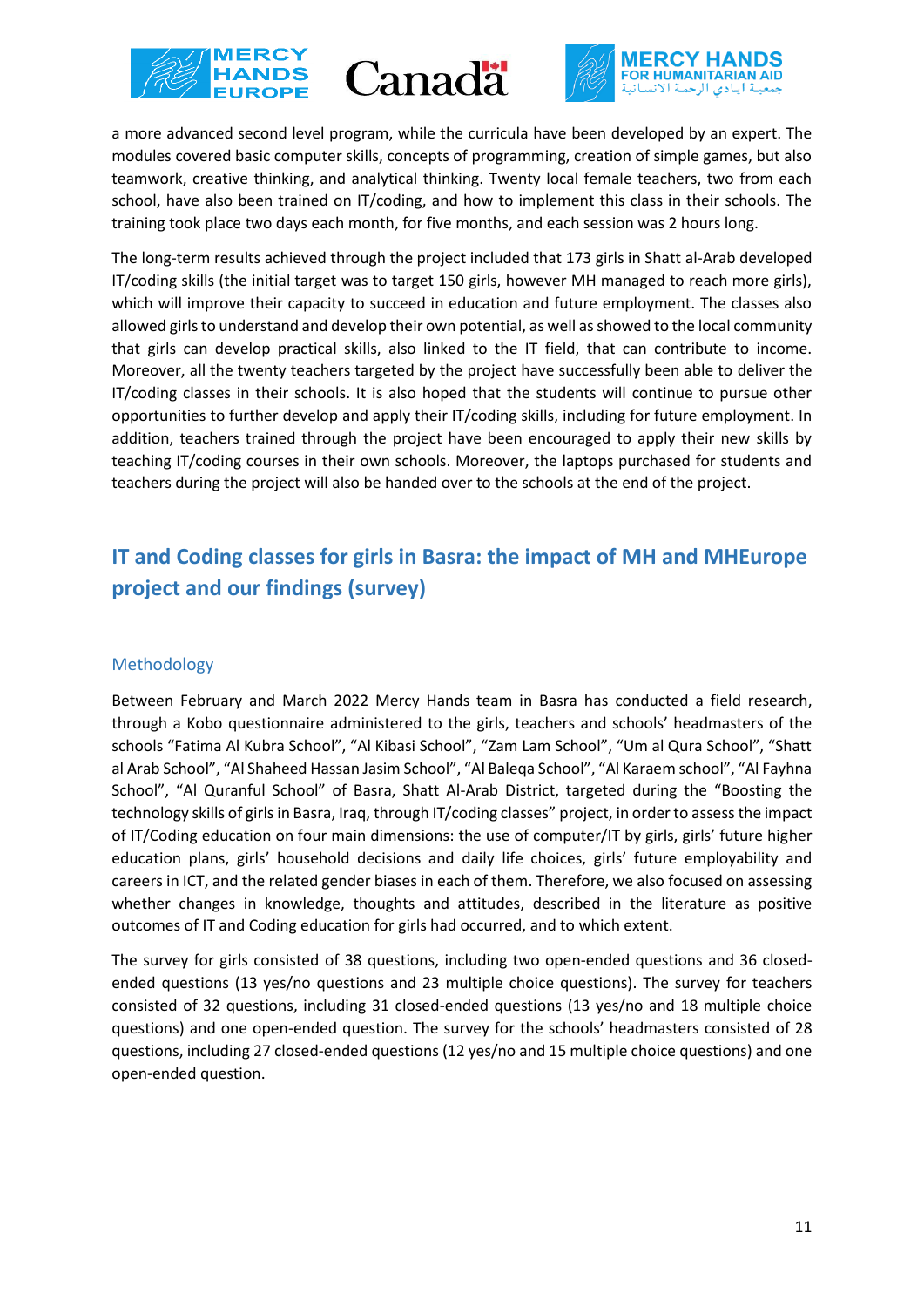







Findings

#### 1. IT and Coding education: improving girls' lives? The survey for girls

Through the survey administered to the girls we assessed that from a total of 136 girls' respondents, **132 girls have attended 8 IT and coding classes** (97.6%), 3 girls have attended 4 classes (2.2%) and 1 girl has attended 7 classes (0.7%). The majority of the girls (70 girls - 51.5%) knew how to use a computer before taking IT & Coding classes, while 66 of them (48.5%) did not know.

**Regarding the use of computers by girls, half of the total respondents indicated they already used one, the other half that they never did**. When asked why they already knew how to use a computer before attending IT classes, out of 69 respondents, 38 girls (28%) stated they learnt how to use a computer because they had one at home; 18 girls (13.2%) were taught by family or friends on how to use a computer and 13 girls (9.6%) stated they learnt how to use a computer during previous IT classes they attended. When asked why they did not know how to use a computer before attending IT classes, out of 65 respondents, 43 girls (32%) stated that it was because they have no computer at home. 17 girls (12.5%) stated the reason why they had never taken IT classes, before the course provided by Mercy Hands. Three girls (2.2%) stated that the reason was that they cannot access the computer at home, despite having one; 2 girls (1.5%) stated that neither their family nor their friends have a computer, so they did not know how to use one before the course.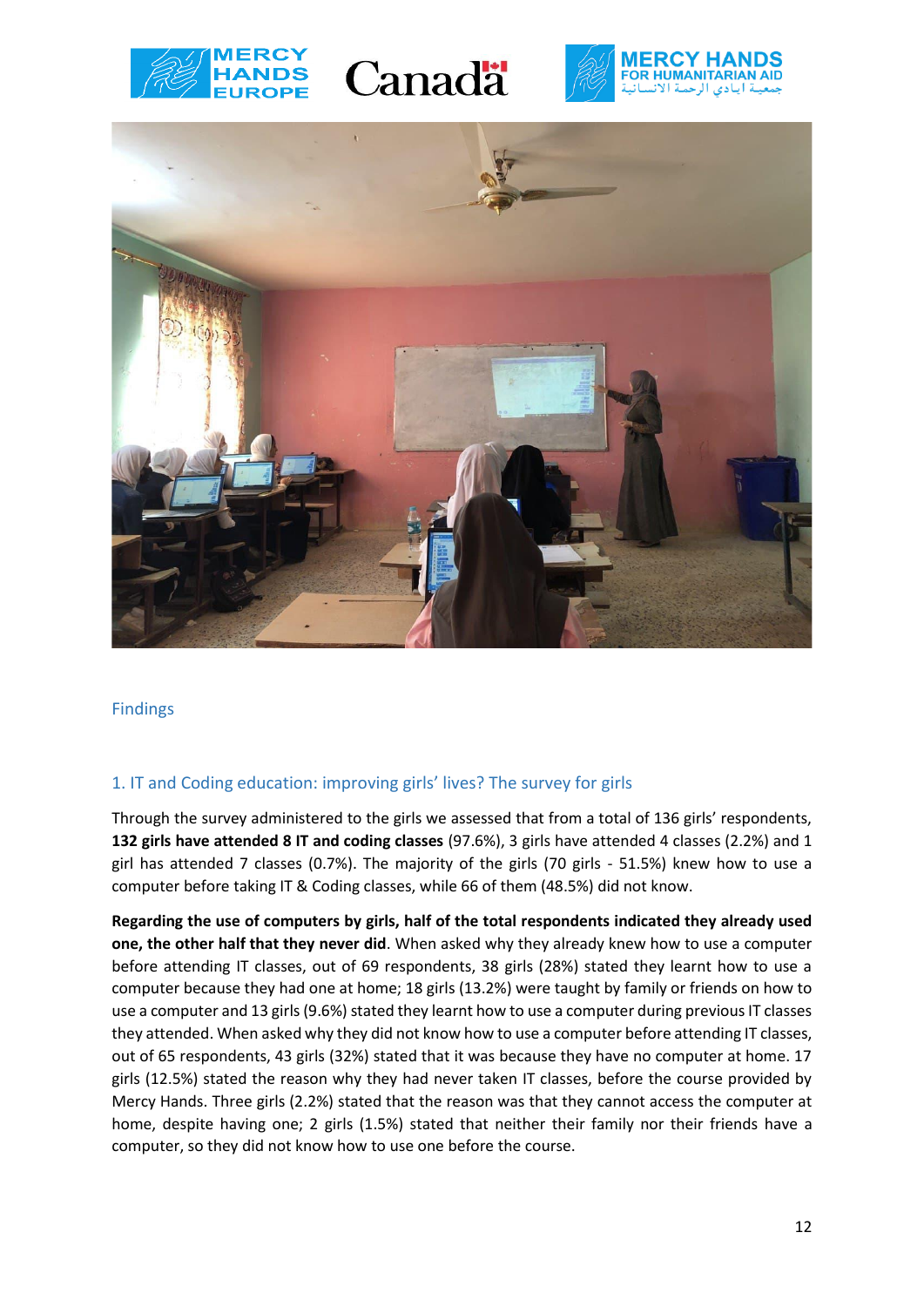





**We also assessed that the majority of girls did not know what Coding was before attending the project's course**: out of 136 respondents, 91 girls (67%) did not know what coding was, before attending the course, while 45 girls (33%) knew what it was.

**Moreover, the girls indicated to have a high interest in IT related subjects even before starting the IT and Coding classes:** out of 136 girls, 134 (99%) wanted to learn more about IT and coding before attending the course. Only 2 (1%) did not want to learn more about coding. When asked why they wanted to learn more about IT, before taking the course, 56 girls out of 134 respondents (41%) stated that they want to study IT and technology at university. 53 girls (38%) wanted to learn more about IT because they have always been interested in the subject. 19 girls (13%) wanted to learn more on the subject, because they want to have a job in the technology field. When asked why they did not want to learn more about IT and Coding, before taking the course, 2 participants out of 136 (1%) gave the reason to the fact that they have never used a computer before.

**All the respondents' girls (135) also indicated that the classes taught them how to use a computer and do coding.** In terms of what they learnt through the classes, 85 girls (62%) said that they learnt the basic functions of a computer, 41 girls (30%) = learnt how to use IT functions and coding programs, while 9 girls (6%) learnt how to solve problems with their computers.

**The majority of respondents, 116 (85%) out of 136, also indicated that what they learnt during the classes, will help them to use a computer in the future**. Twenty girls (14%) were not sure if what they learned will help them in the future. When asked about the reasons, out of the 116 girls, 62 girls (45%) said they learned the main functions of a computer that they will always use, 31 girls (22%) learned some very important things about coding, 22 girls (16%) thought that the many programs they learned during the course will be useful in the future. Out of the 20 girls who were not sure if what they learned during the course, will help them in the future, 15 girls (11%) said they didn't have or couldn't access a computer to practice, two girls (1.5%) were not sure if their community would allow them to use a computer in the future, two girls (1.5%) were not sure if their family would allow them to use a computer in the future, one girl (0.5%) was not sure if girls should continue to study IT and coding.

**Regarding the impact of IT and Coding education on the future education of girls out of 136 girls, 134 (98%) indicated that what they learned during the course will help them study in the future**. Only two girls (1.5%) do not think that what they learned will help them study in the future.

**In terms of what the girls learned in IT/Coding that will help them studying in the future,** out of 132 respondents, 33 girls (24%) indicated that they **learnt basic computer functions** that will help them in their future studies, 33 girls (24%) said it will help them because they **learned how to create a computer program**, 18 girls (13%) said the course **made them feel able to learn something they did not think possible at first**, 15 girls (11%) indicated that the **course improved their ability to solve problems**, ten girls (7%) thought **the course provided them with basic knowledge of coding**, seven girls (5%) said **the course helped them believe in their own abilities**, six girls (4%) said the course **taught them how to think outside of the box and find solutions to problems**, 6 girls (4%) said the course taught them how to best work with other girls, three girls (2%) thought the course taught them how to come up with ideas that are pleasing to their eye, one girl (0.7%) thought the course helped her better organise the things she had to do, and this will help her study in the future.

**Regarding what the girls wanted to study after secondary school, the majority of respondents** 125 (91%) out of 136, **wanted to continue studying after secondary education**. Moreover **72 girls (52%) would like to go to university one day**, 32 girls (23%) **would like to go to high school**, 14 girls (10%) **would like to go to university and study IT and technology**, and 7 girls (5%) **would like to go to high school and study IT, technology and/or coding**.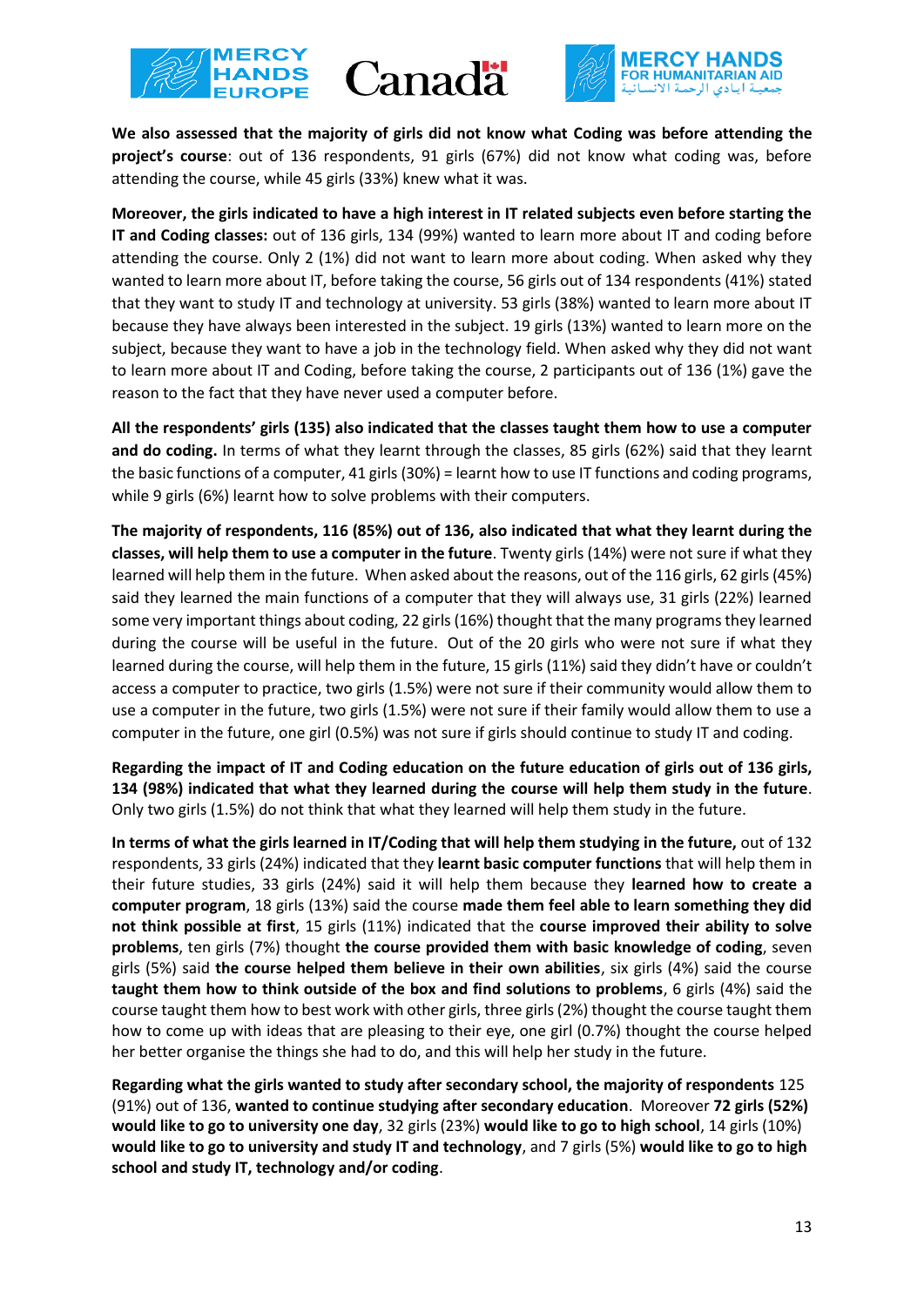





**In terms of measuring the impact of IT and Coding education on girls' daily life decisions**, out of 136 respondents, **122 (89%) indicated that what they learned will help them take better decisions in their lives**, while 14 girls (10%) didn't think that what they learned will help them take better decisions in their lives. When asked why what they learned will help them make better decisions in their lives, 63 out of 121 respondents (46%) indicated that they **learned how to use computers, programs, and internet**, 15 girls (11%) said they **learned to believe in their own skills and abilities**, nine girls (6%) said they **learned to solve problems on their own**, nine girls (6%) **felt more confident in asking for things from their families**, seven girls (5%) **learned how to use computer programs that will help them manage money**, four girls (3%) learned how to use computer programs that will help them organise their lives. Four girls (3%) say the course helped them to know what they want for their future. Three girls (2%) say they learned how to be creative and solve problems. 3 girls (2%) say they learned how to solve problems with other people. 2 girls (1.5%) say they learned to be more organised. Two girls (1.5%) say they learned to understand others better.

Also 128 (94%) out of 136 girls respondents **indicated that what they learned will help their families**, while 8 girls (6%) do not think so, in the following ways: 87 girls out of 128 respondents (64%) said **that they could teach their family how to use a computer**, 22 girls (16%) said **they will be able to pursue higher education**, **get a good job and help their families**, ten girls (7%) said they will help their families organise their decisions better, nine girls (6%) said they have learned to talk better with their family members. However, **when asked why they do not think what they learned will help their families**, now or someday, 5 out of 8 respondents (3%) **said that their families do not have a computer.**

Furthermore, 126 out of 136 girls (93%) indicated that **what they have learned will help their community, now or someday**, in the following ways: 54 girls out of 124 respondents (40%) think they **could teach their community members to use a computer**, 31 girls (22%) said they **learned to talk to other people better**, 16 girls (11%) thought **they can convince other people that computers and coding are important for girls**, 13 girls (9%) think they can **convince other girls to study computer science and coding because it can have a significant impact on their future**, 10 girls (7%) think what they learned will help their community to better organise decision making. Only 10 girls (7%) do not think that what they learned will benefit their community. Out of 10 girls who do not think that what they learned will help their community, five (3%) think this is because their community members do not have computers. Two girls (1.5%) would like to help their communities, but they do not know if they can participate in decisions. Two girls (1.5%) say that in their community, girls have to get married. One girl says that in her community, girls do not use computers.

**The majority of girls respondents, out of 136 girls, 134 (98%), indicated that they wanted to find a job after their studies** in the following fields: out of 133 respondents, 49 (36%) would like to **find a job where they can be creative**, 38 girls (27%) would like to **find a job where they can use a computer**, 13 girls (9%) would like to **find a job where they can create computer programs**, ten girls (7%) would like to **find a job where they can teach computer use**. Only 2 girls (1.5%) would not like to find a job after their studies. Moreover, out of 135 respondents, 132 (97%) girls indicated that **girls are capable of having a job where they use computers and technology because**: 95(62%) said **that anyone can do a job using computers and technology if they have the right skills**, 25 girls (18%) indicated that **girls and boys can use computers and technology in the same way**, 12 girls (8%) **said that girls are capable of having a job involving computers**, because they learned to use a computer, ten girls (7%) thought that it is important that more girls work in computers and technology because only men are allowed to do so.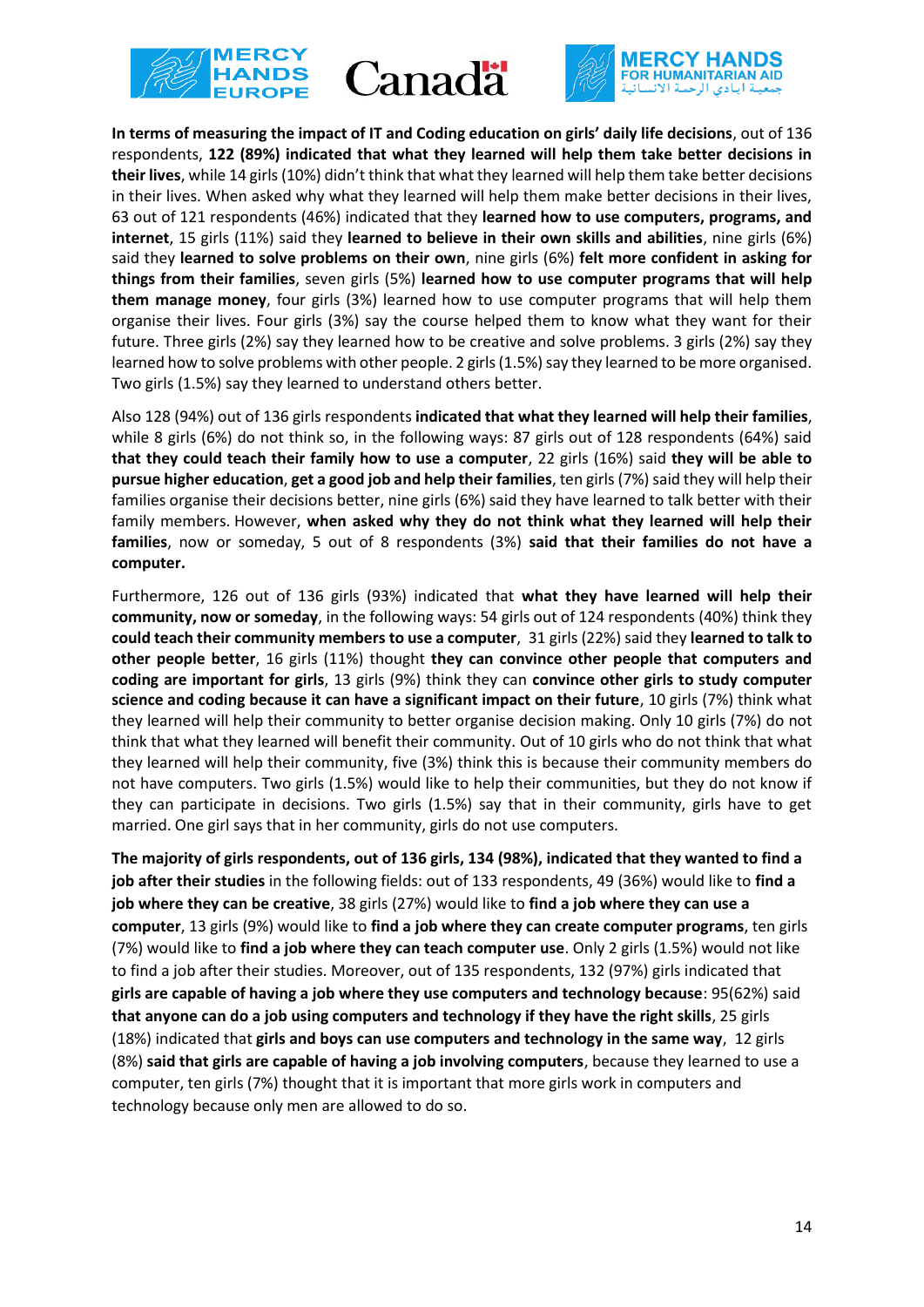





#### 2. IT and Coding education: improving girls' lives? The survey for teachers

Out of 15 teachers, 10 teachers (66%) attended 10 training sessions. 3 teachers (20%) attended 1 training session. One teacher (7%) attended 4 training sessions and one teacher (7%) attended 8 training sessions. Out of 15 teachers, **13 teachers (87%) were already teaching IT/computer sciences before the course**, while 2 teachers (13%) were not.

Out of 13 teachers who were already teaching IT/Computer sciences before the course, 6 teachers (40%) had been teaching it for more than 10 years, two teachers (13%) had been teaching it for two years, two teachers (13%) had been teaching it for 3 years, one teacher (7%) had been teaching IT/Computer sciences for 4 years, one teacher (7%) had been teaching it for one year, and another teacher (7%) had been teaching it for six years. Out of 15 teachers, 9 teachers (60%) were not teaching Coding before the course and 6 (40%) were teaching it. Out of 6 teachers, four teachers (26%) had been teaching it for more than 10 years. One teacher (6%) had been teaching it for 4 years and another one (6%) had been teaching it for 10 years. Out of 9 teachers, who had never been teaching Coding, 8 teachers (53%) did not have coding classes/courses in their schools, while 1 teacher (7%) did not know how to code a computer before the course. Out of 15 teachers, 10 (67%) wanted to teach IT and Coding before the project because they were already teaching IT. 4 teachers (26%) wanted to teach IT because they studied computer science and technology in college. One teacher (7%) had always been interested in computers.

**All 15 teachers think the trainings helped them improve their computer and coding skills:**  out of 15 teachers, nine (60%) learned the basic functions of a computer and coding, five teachers (33%) learned how to use IT functions and programs, one teacher (7%) learned advanced programs and coding methods. Moreover, thirteen teachers (86%) think that what they have learned will help them improve their IT/Coding teaching in the future, and in particular out of 13 teachers, 9 (60%) said they learned the main functions of a computer that they will continue to use and teach girls students how to use, four teachers (26%) think they learned how to use many programs on the computer that they will teach their girl students how to.

All 15 teachers also indicated that what the girls learned through the IT/Coding classes will help them in their future studies, and the following subjects have been particularly relevant for the girls: six teachers out of fifteen (46%) indicated that **the girls learned basic computer functions, and this will help them study in the future**, four teachers (27%) said **the girls learned how to create a computer program**, two teachers (13%) said that the girls learned to think outside the box and to find solutions to problems, one teacher (7%) indicated that the girls learned something they did not think was possible and another teacher (7%) said the girls learned the ability to solve problems.

**All 15 teachers indicated that girls should continue studying after secondary education.** Eight teachers out of fifteen (54%) said girls should go to university, four teachers (26%) said girls should go to high school/university and study IT, technology and/or coding, while three teachers (20%) think girls should go to high school.

**All fifteen teachers think IT and Coding education helps girls make better decisions in their daily lives for the following reasons**: Eight teachers out of fifteen (53%) think **girls who learn computers show their families that they can also do things men usually do**. Eight teachers (53%) think girls **who learn computers show their community that they can also do things men usually do**. Seven teachers (46%) think **girls learn to solve problems on their own**. Six teachers (40%) think that **girls learn how to use computers, programs and the Internet, and this will help them take better decisions in their own lives**. Six teachers (40%) think IT/Coding education helps girls know what they want for their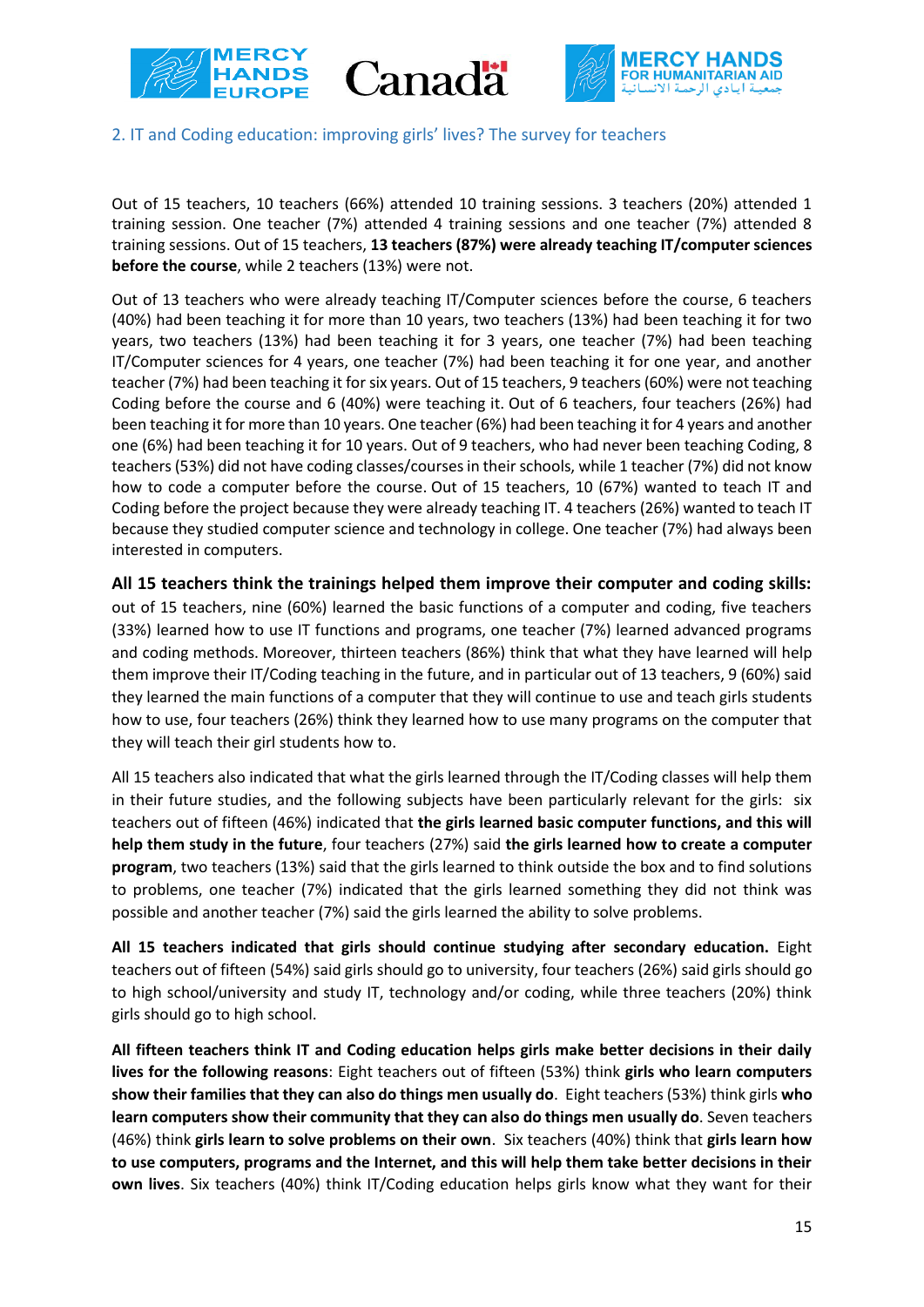





future. Six teachers (40%) think girls learn to use computer programs that help them manage their money. Six teachers (40%) think girls learn to better understand others. Four teachers (26%) think girls learn to believe in their own skills and abilities. Four teachers (26%) think girls become more confident when asking things to their families. Four teachers (26%) think girls learn to be better organised.

Three teachers (20%) think girls learn computer programs that will help them better organise their daily life. Three teachers (20%) think girls learn to be creative and to solve problems.

**All fifteen teachers think what girls learned will help their families now or some day.** Ten teachers out of 15 (66%) think girls will be able to continue higher education, get a good job and help their families.

Eight teachers (53%) think girls can teach their family to use a computer.

Six teachers (40%) think girls can show their families that girls/women can also do things that normally men do.

Six teachers (40%) think girls learn how to better express themselves.

Three teachers (20%) think girls can help their family better organise decisions.

**Fourteen teachers indicated that what girls learned in IT and Coding will help their communities now or some day. Eleven teachers out of fourteen (73%) think girls can teach their communities to use a computer. Seven teachers (46%) think girls can convince other girls to study IT and Coding as it can have a significant impact on them.** 

Six teachers (40%) think girls can show their community that girls/women also can use computer and technology.

Five teachers (40%) think girls can help their communities better organise decisions. Five teachers (40%) think girls can convince other people that IT/Coding education is important for girls.

Four teachers (36%) think girls can show their community that girls/women can also do things men normally do.

**Fourteen teachers think that girls who have studied IT and Coding will have better chances to find a job.** Eight teachers out of fourteen (53%) think **girls can find a job where they can be creative**. Four teachers (26%) **think girls can find a job where they can use a computer**. Two teachers (13%) think girls can find a job where they teach how to use computers.

**All fifteen teachers think girls are able to do jobs where they use computers and technology.** Thirteen out of fifteen teachers (86%) think that anyone can do a job using computers and technology if they have the right skills.

One teacher (7%) thinks that both boys and girls can use computers and technology in the same way. One teacher (7%) thinks it is important that more girls/women work in the field of computer science and technology, as there are often only men to do so.

#### 3. IT and Coding education: improving girls' lives? The survey for schools' headmasters

Regarding the teaching of IT/computer science we analysed that out of nine respondents**, six school managers (67%) said that IT/computer science was already being taught in their schools**, while three (33%) said it was not. Out of 6 respondents, 4 (45%) said **IT/computer science has been taught for more than 10 years in their schools before the project**, one (11%) said it has been taught for 1 year,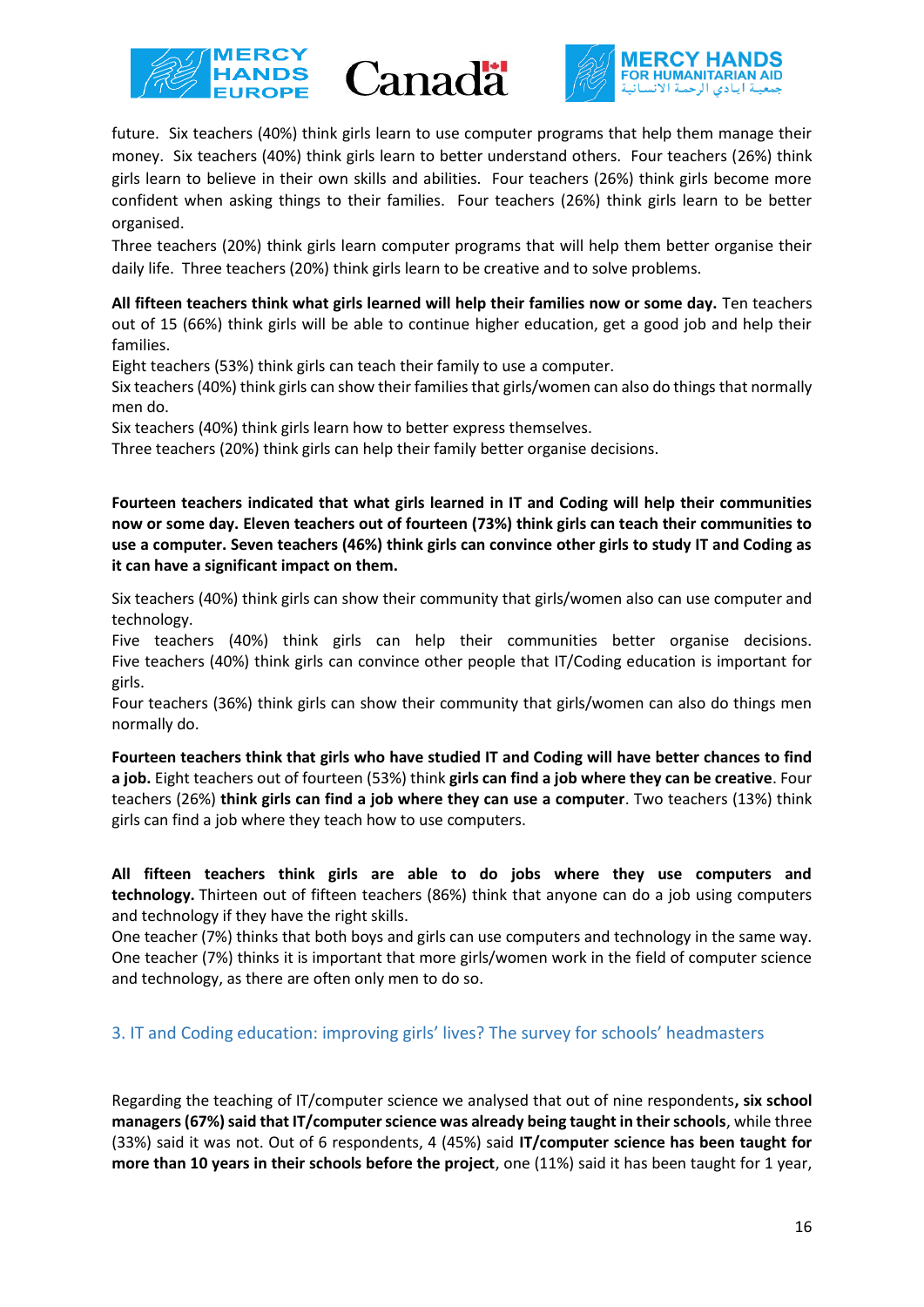





and one (11%) said it has been taught for 7 years. Instead, three schools (33%) said that IT/computer science had not been taught in their schools because they did not have IT class.

Moreover, five school managers (55%) **indicated that they wanted to integrate computer science and coding into the school curriculum before the project**, while four (45%) didn't want to integrate it. Instead, 2 school managers (22%) **said that they did not want to integrate computer science and coding into the school curriculum because they never used a computer in the class before**, 1 school manager (11%) said that they did not know what IT and coding were, and one school manager (11%) said they had interests in other subjects.

Regarding the impact of the IT/Coding classes on the girls' computer skills, **seven managers** (78%) indicated that **the training helped the girls improve their computer science and coding skills**. Six managers (66%) said this is because the girls learned the basic functions of a computer and coding, while one manager (11%) indicated it was because the girls learned advanced programs and coding methods. Instead, two managers (22%) didn't believe the classes improved the girls' IT skills. Out of the 2 school managers who do not think that the training helped the girls improve their computers science and coding skills, 1 manager thinks this is because the girls did not understand how to use a computer, and one thinks this is because the girls learned about IT but not about coding.

**All the school managers that responded to the interview agreed that what teachers learned in the training will help the girls improve instruction and IT/coding classes in the future:** six managers (66%) think that the teachers learned the main functions of a computer that they will continue to use and teach the girls to use. Two managers (22%) think the teachers learned how to use many programs on the computer and that they will teach the girls to use them. One manager (11%) thinks the teachers learned very important things about coding that they will continue to teach the girls.

**Furthermore, all the nine school managers agreed that what the girls learned in IT and coding will help them in their future studies:** 8 managers think the girls learned basic computer functions, and this will help them study in the future. 5 managers think the girls have learned the ability to solve problems. Four managers indicated the girls learned the basics of coding, and this will help them study in the future, four managers thought the girls learned how to create a computer program, two managers said the girls learned to think outside the box and find solutions to problems, while one manager indicated that the girls learned to work better with other girls. **Also, all the school managers that responded to the survey said that girls should continue studying after secondary education:**  five managers (56%) said girls should go to university one day, two managers (23%) indicated that girls should go to high school, while one manager (12%) thought girls should go to university and study IT and technology.

**Furthermore,** all nine school managers think IT and Coding education helps girls make better decisions in their life**:** six school managers out of nine (67%) thought that girls who learned computer skills showed to their families that they could do things that men usually do. Three school managers out of nine (33%) said IT/Coding education helped girls make better decisions in their lives because they learned how to use computers, programs and the Internet; three school managers out of nine (33%) said that IT/Coding education helped girls take better decisions because they learn to understand others better; one school manager out of nine (11%) said IT/Coding education helped girls make better decisions because they became more confident in asking for things from their families. Another school manager (11%) said IT/Coding education helped girls take better decisions because they learned to use programs that will help them organise their lives. One school manager (11%) thought that girls learned to believe in their own skills and abilities through IT/Coding education. One school manager (11%) indicated that IT/Coding education helped girls know what they want for their future. One school manager (11%) said girls learned to be more organised through IT/Coding education.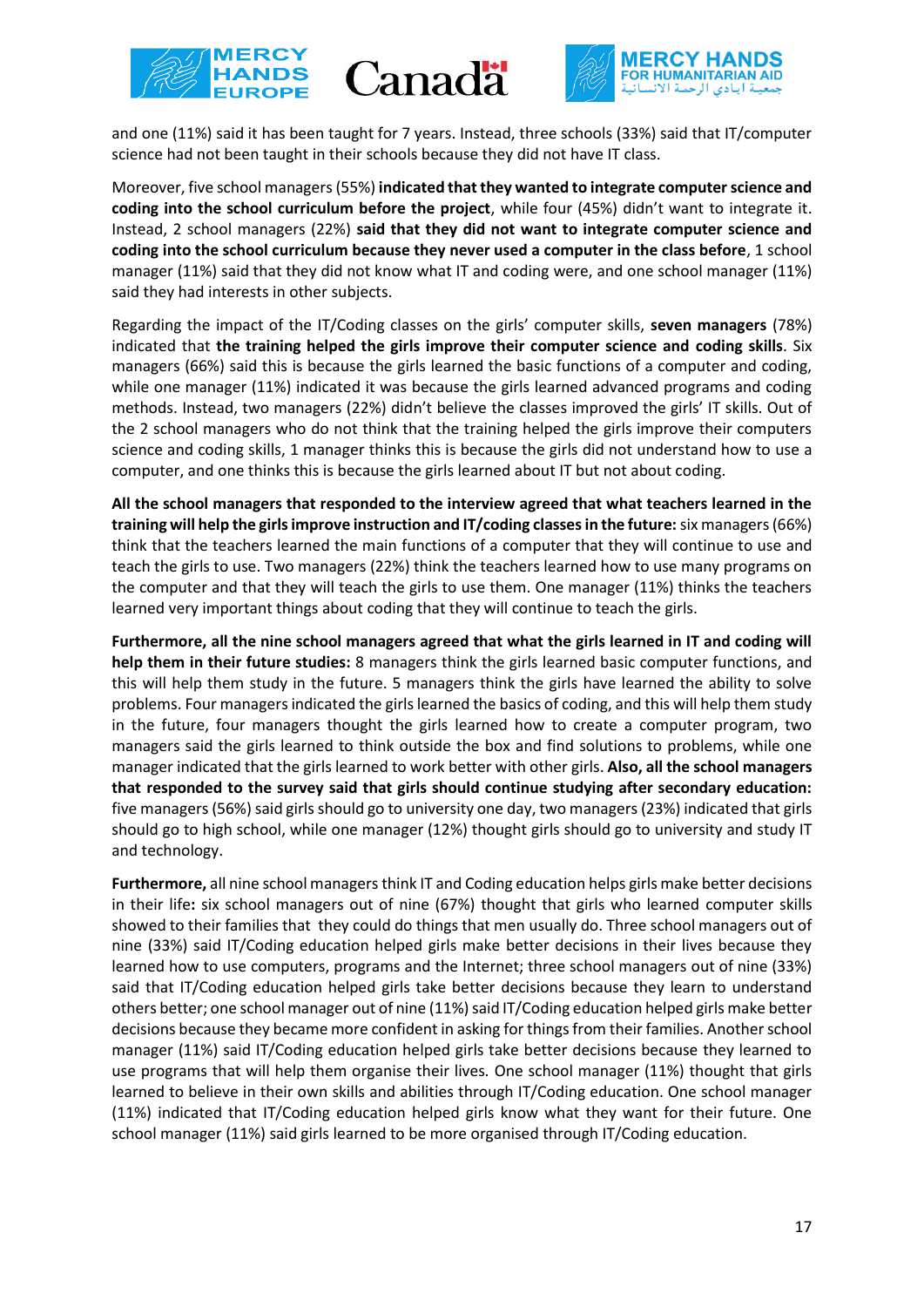





**All nine school managers indicated that what the girls learned in IT and Coding will also help their families now or one day:** three managers (33%) indicated that what girls learned in IT and Coding will help their families because they will teach their families to use a computer; three school managers (33%) said girls will be able to pursue higher education and get a better job to ultimately help their families; two school managers (22%) said girls will now help their family members organise decisions better, thanks to the the IT and Coding education they received. One school manager (11%) said girls have shown their families that girls/women can also do things men normally do.

**All nine school managers think what girls learned in IT and Coding will help their communities now or one day:** three managers (33%) said that girls can teach their community members how to use a computer; two managers (22%) indicated that girls can show their community that girls/women can also do things men normally do; two managers (22%) said that girls can help their community to better organise decisions; one manager (11%) indicated that girls will convince other girls to study IT and Coding because it is important to them; one manager (11%) said that girls will show their community that girls/women can also handle computers and technology.

**All nine school managers think that girls who have studied IT and Coding will be more likely to get a job:** Out of nine school managers, five managers (55%) said that girls will be likely to find a job where they can be creative, two managers (22%) thought that girls will be likely to find a job where they can use a computer. One manager (11%) indicated that girls will be likely to find a job where they can teach how to use a computer. One manager (11%) said that girls could now find a job where they can create computer programs.

**All nine school managers think girls are suited to do work where they use computers and technology:** Out of nine school managers, three managers (33%) indicated that anyone could do a job using computers and technology if they have the right skills; three school managers (33%) said that girls and boys can use computers and technology in the same way; two school managers (22%) indicated that girls are suited to do work where they use computers because everyone can learn how to use a computer; one manager (11%) thought that it is important for more girls/women to work in the computer and technology field, as it is often done by men**.**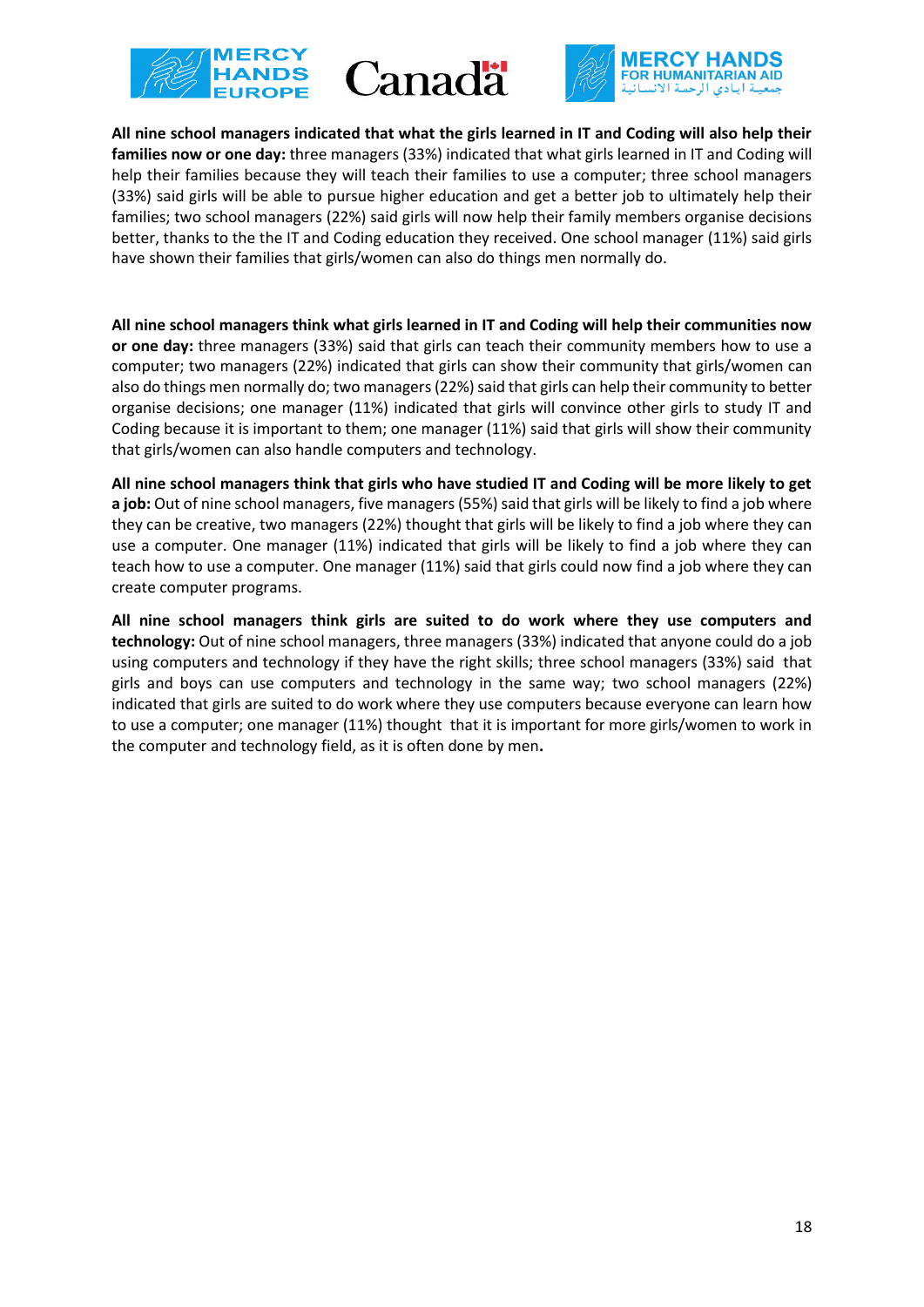







## **Lessons learned and recommendations**

- **Include IT and Coding education in education interventions targeting adolescent girls in schools in Iraq and the MENA region, especially in the rural or underserved areas where ICT skills tend to be missing among the youth:** this case study shows how IT and Coding education has a positive impact on the IT skills of adolescent girls, and also on various domains of girls' lives, in terms of changes of attitudes, perceptions and opportunities.
- **Advocate at local and national level in Iraq and the MENA region for the inclusion of IT and Coding education as part of school's curricula:** this case study shows that IT and Coding education has several benefits for the girls in terms of critical thinking, basic IT knowledge, and creativity.
- **Consider using IT and Coding classes (led by women) for fostering gender equality among communities**: the involvement of women and girls in IT, STEM and ICT related fields contributes in a pragmatic way to promote positive role models of women in fields often characterised by gender biases, with the potential of contributing to a generational change of the perception of women and girls' role in society.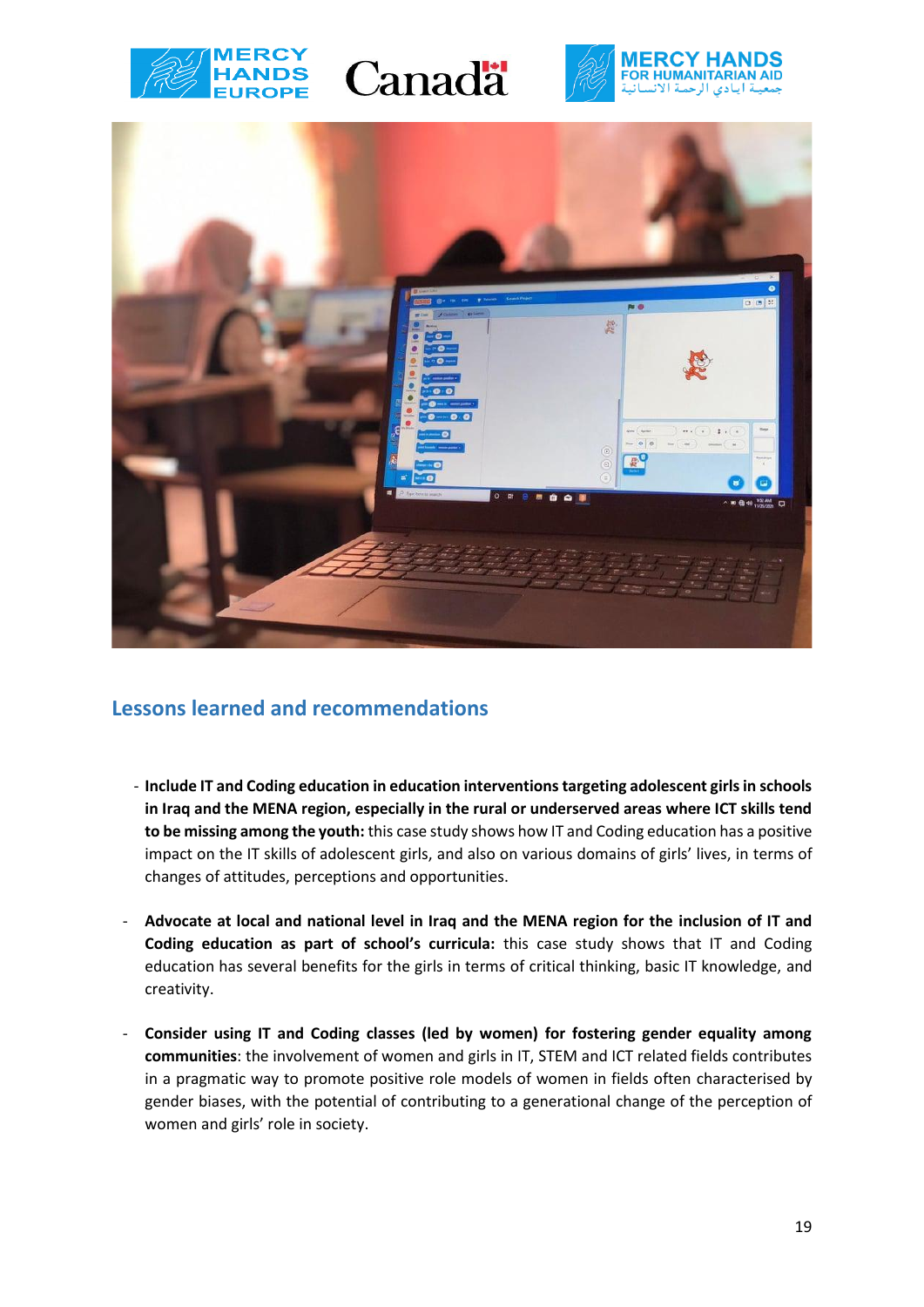





- **International and national humanitarian and development actors should always tailor IT and Coding education activities and projects to local contexts and based on gender analysis:** in order to detect societal perceptions, practices and mechanisms which could potentially hinder girls' participation to the projects or the full attainment of the impact and goals. Moreover, based on the analyses conducted, recommended areas for future research and programming include: capitalising on opportunities offered by educational training to boost change in gender roles; gender-transformative design of school curricula; using education programmes to address the way in which unequal gender norms create undue burdens for women.



*For further information please contact: David Ball, Education Coordinator, Mercy Hands for Humanitarian Aid, david.ball@mercyhands.org*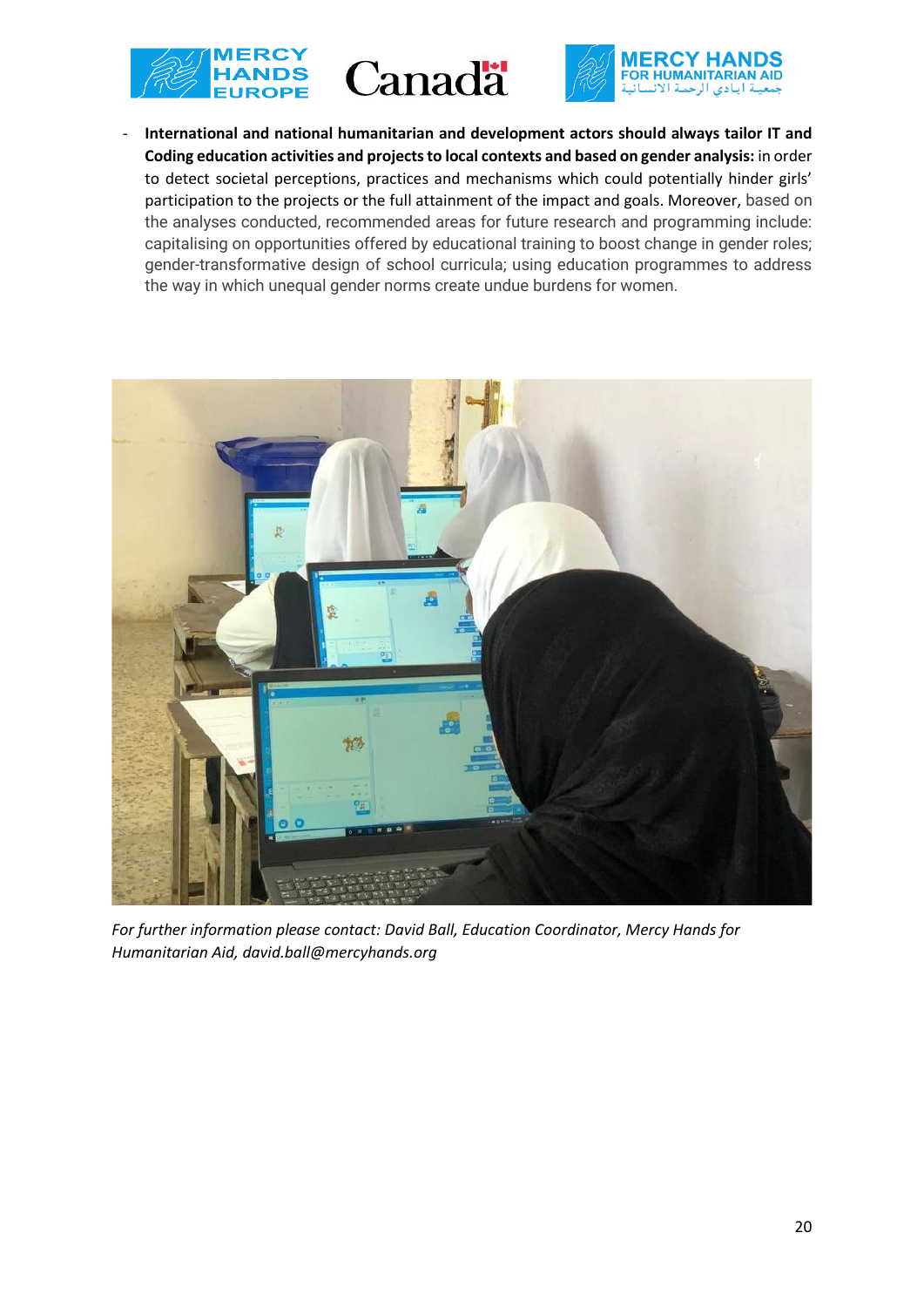





## **References**

ACAPS (2020). *Education in Iraq. Impact of COVID-19, protests, and pre-existing crises on needs.*  London: ACAPS. Available at: 20201109 acaps\_thematic\_report\_on\_education\_in\_iraq.pdf

Ambrozowicz, M. (2018). Why is it so important to teach programming to girls? *International School*  Parent. Retrieved April 2022, from Why is it so important to teach programming to girls? [\(internationalschoolparent.com\)](https://www.internationalschoolparent.com/articles/why-is-it-important-to-teach-programming-to-girls/)

Dajani, R., Dhawan, S., & M. Awad, S. (2020). The Increasing Prevalence of Girls in Stem Education in the Arab World. *Sociology of Islam*, 8(2), 159-174.

Faleh, H. (2021, November 5). Despite oil wealth, poverty fuels despair in South Iraq. *France 24*. Basra. Available at: [Despite oil wealth, poverty fuels despair in south Iraq \(france24.com\)](https://www.france24.com/en/live-news/20211105-despite-oil-wealth-poverty-fuels-despair-in-south-iraq)

Inter Agency Information and Analysis Unit (IAU). (2010). *Basrah Governorate Profile*. Available at: [http://www.iauiraq.org/gp/print/GP-Basrah.asp \(reliefweb.int\)](https://reliefweb.int/sites/reliefweb.int/files/resources/D0A91C75A9C5AEFFC12577EB004F81BB-Full_Report.pdf)

IRFAD Foundation for Development Research (2021). *Iraq Education.* Available at: [Iraq Education: Iraq](http://www.irfad.org/iraq-education/)  Primary School – Secondary School – [Degrees \(irfad.org\)](http://www.irfad.org/iraq-education/)

Kayan-Fadlelmula, F., Sellami, A., Abdelkader, N., & Umer, S. (2022). A systematic review of STEM education research in the GCC countries: Trends, gaps and barriers. *International Journal of STEM Education*, 9(1), 1-24.

Available at[: https://stemeducationjournal.springeropen.com/articles/10.1186/s40594-021-00319-7](https://stemeducationjournal.springeropen.com/articles/10.1186/s40594-021-00319-7)

Nor, N., Alrafadi M.S. K., & Hussein S. E. M. (2015). Empowering Young Women in ICT careers. *The NIEW Journal,* 7, 25-38.

Available at: [WOMENS-UNDER-REPRESENTATION-AND-THEIR-FEATS-IN-SCIENCES-](https://www.researchgate.net/profile/Lukman-Raimi/publication/309322173_WOMEN)[ENTREPRENEURSHIP-ENGINEERING-AND-TECHNOLOGY.pdf \(researchgate.net\)](https://www.researchgate.net/profile/Lukman-Raimi/publication/309322173_WOMEN)

Okal, G., Yildirim, B., & Timur, S. (2020). The Effect of Coding Education on 5th, 6th and 7th Grade Students' programming Self-Efficacy and Attitudes About Technology. *Educational Policy Analysis and Strategic Research,* 15(2), 143-165. Available at: [EJ126343.pdf \(ed.gov\)](https://files.eric.ed.gov/fulltext/EJ1263433.pdf)

Randall, M.H and Zirkle, C. J. (2005). Information Technology Student-Based Certification in Formal Education Settings: Who Benefits and What Is Needed. *Journal of Information Technology Education, 4*, 287-306. Available at[: https://eric.ed.gov/?id=EJ844497](https://eric.ed.gov/?id=EJ844497)

Roudi-Fahimi, F. & Moghadam, M.V. (2006). Empowering Women, Developing Society: Female Education in the Middle East and North Africa. *Al-Raida,* 23-4, 1-8. Available at [View of Empowering](http://165.22.29.48/index.php/ALRJ/article/view/221/220)  [Women, Developing Society: Female Education in the Middle East and North Africa | Al-Raida Journal](http://165.22.29.48/index.php/ALRJ/article/view/221/220)

Save the Children (2016). *Every Last Child Country Spotlight: Iraq*. Baghdad: Save the Children. Available at:

[https://resourcecentre.savethechildren.net/document/every-last-child-country-](https://resourcecentre.savethechildren.net/document/every-last-child-country-spotlight-iraq/) spotlight-iraq/